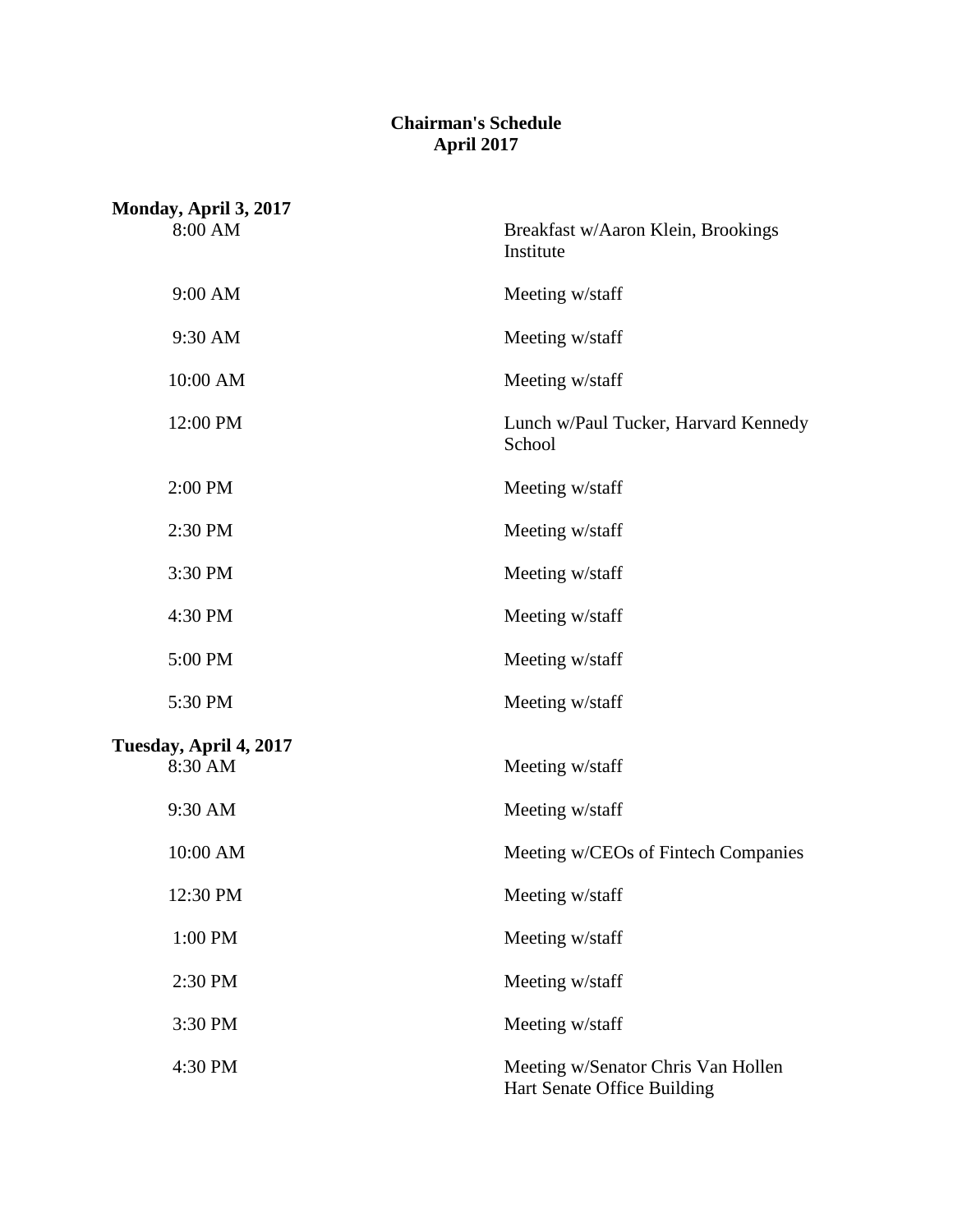| Depart Washington Dulles Airport to |
|-------------------------------------|
| Los Angeles, CA                     |
|                                     |

## **Wednesday, April 5, 2017**

 $5:00$  PM

Los Angeles, CA: MDI Conference

| Thursday, April 6, 2017<br>9:00 AM        | Meeting w/staff                                                 |
|-------------------------------------------|-----------------------------------------------------------------|
| 10:00 AM                                  | Meeting w/staff                                                 |
| 11:00 AM                                  | Meeting w/staff                                                 |
| 2:15 PM                                   | Meeting w/Senator Thom Tillis<br>Dirksen Senate Office Building |
| Friday, April 7, 2017<br>8:30 AM          | Meeting w/staff                                                 |
| 9:00 AM                                   | Meeting w/staff                                                 |
| 10:30 AM                                  | Meeting w/staff                                                 |
| 11:00 AM                                  | Meeting w/staff                                                 |
| 11:30 AM                                  | Meeting w/staff                                                 |
| 12:00 PM                                  | Lunch w/Debbie Matz,<br>Former NCUA Chairman                    |
| 1:30 PM                                   | Meeting w/staff                                                 |
| 2:30 PM                                   | Meeting w/staff                                                 |
| 3:00 PM                                   | Meeting w/staff                                                 |
| 3:30 PM                                   | Meeting w/staff                                                 |
| 4:30 PM                                   | Meeting w/staff                                                 |
| <b>Monday, April, 10, 2017</b><br>9:00 AM | Meeting w/staff                                                 |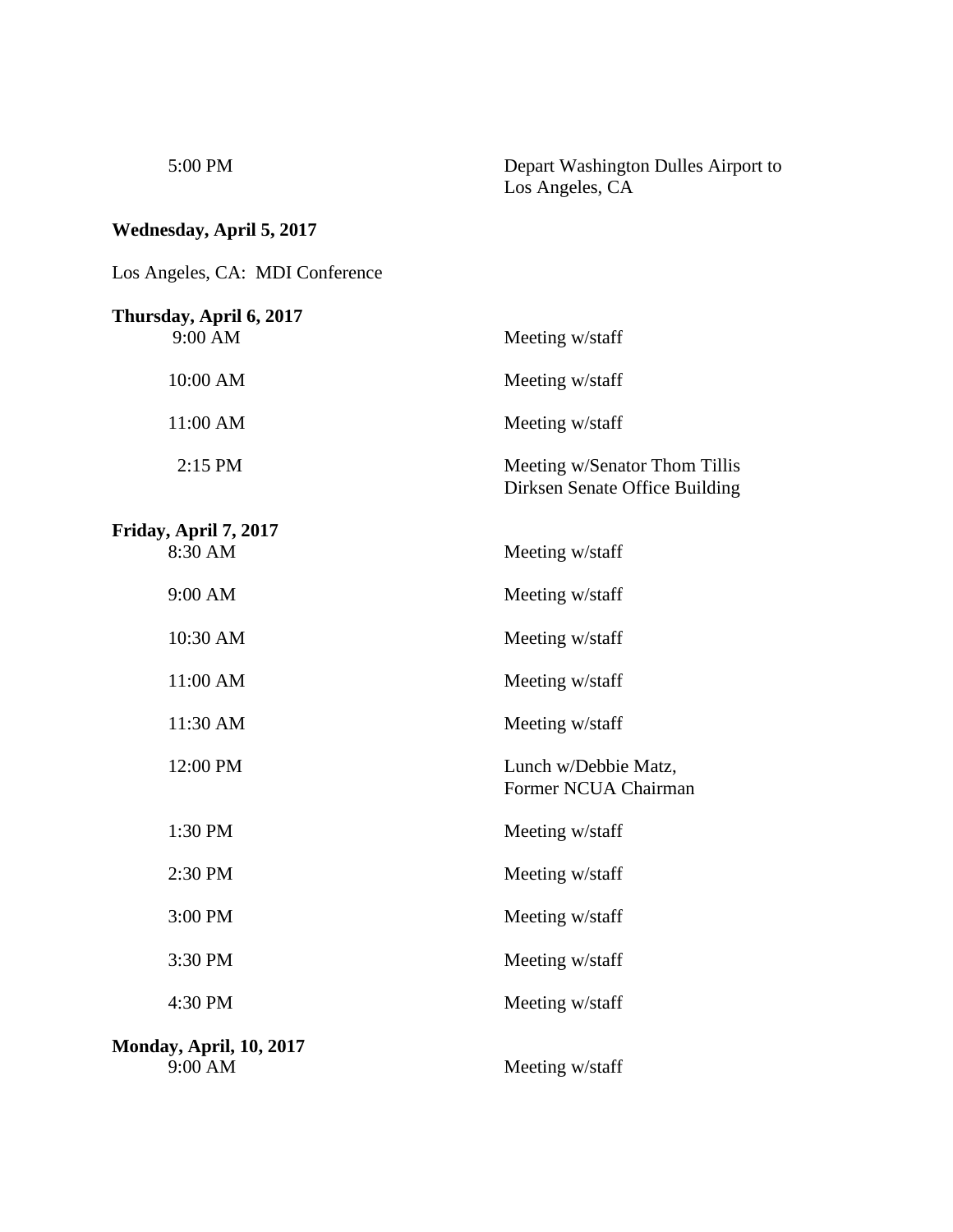| 9:30 AM                              | Meeting w/staff                                                     |
|--------------------------------------|---------------------------------------------------------------------|
| 10:30 AM                             | Meeting w/staff                                                     |
| 11:30 AM                             | Meeting w/staff                                                     |
| 12:00 PM                             | Lunch w/Dennis Kelleher<br>President/CEO Better Markets, Inc.       |
| 1:30 PM                              | Meeting w/staff                                                     |
| 2:00 PM                              | Meeting w/staff                                                     |
| Tuesday, April 11, 2017<br>8:00 AM   | Breakfast w/Bill Isaac, FTI Consulting                              |
| 9:00 AM                              | Meeting w/staff                                                     |
| 10:00 AM                             | Meeting w/Patrick Jenkins, Financial Times                          |
| 11:00 AM                             | Meeting w/staff                                                     |
| 12:00 PM                             | Lunch w/Ben Bernanke,<br><b>Brookings Institution</b>               |
| 3:00 PM                              | Meeting w/staff                                                     |
| 4:00 PM                              | Meeting w/staff                                                     |
| Wednesday, April 12, 2017<br>8:00 AM | Meeting w/staff                                                     |
| 10:00 AM                             | Meeting w/FDIC Vice Chairman Hoenig                                 |
| 12:00 PM                             | Luncheon w/OCC, FDIC and Depository<br>Trust & Clearing Corporation |
| 2:00 PM                              | Meeting w/staff                                                     |
| 3:00 PM                              | Meeting w/staff                                                     |
| 3:30 PM                              | Meeting w/staff                                                     |
| 4:30 PM                              | Meeting w/staff                                                     |
|                                      |                                                                     |

**Thursday, April 13, 2017**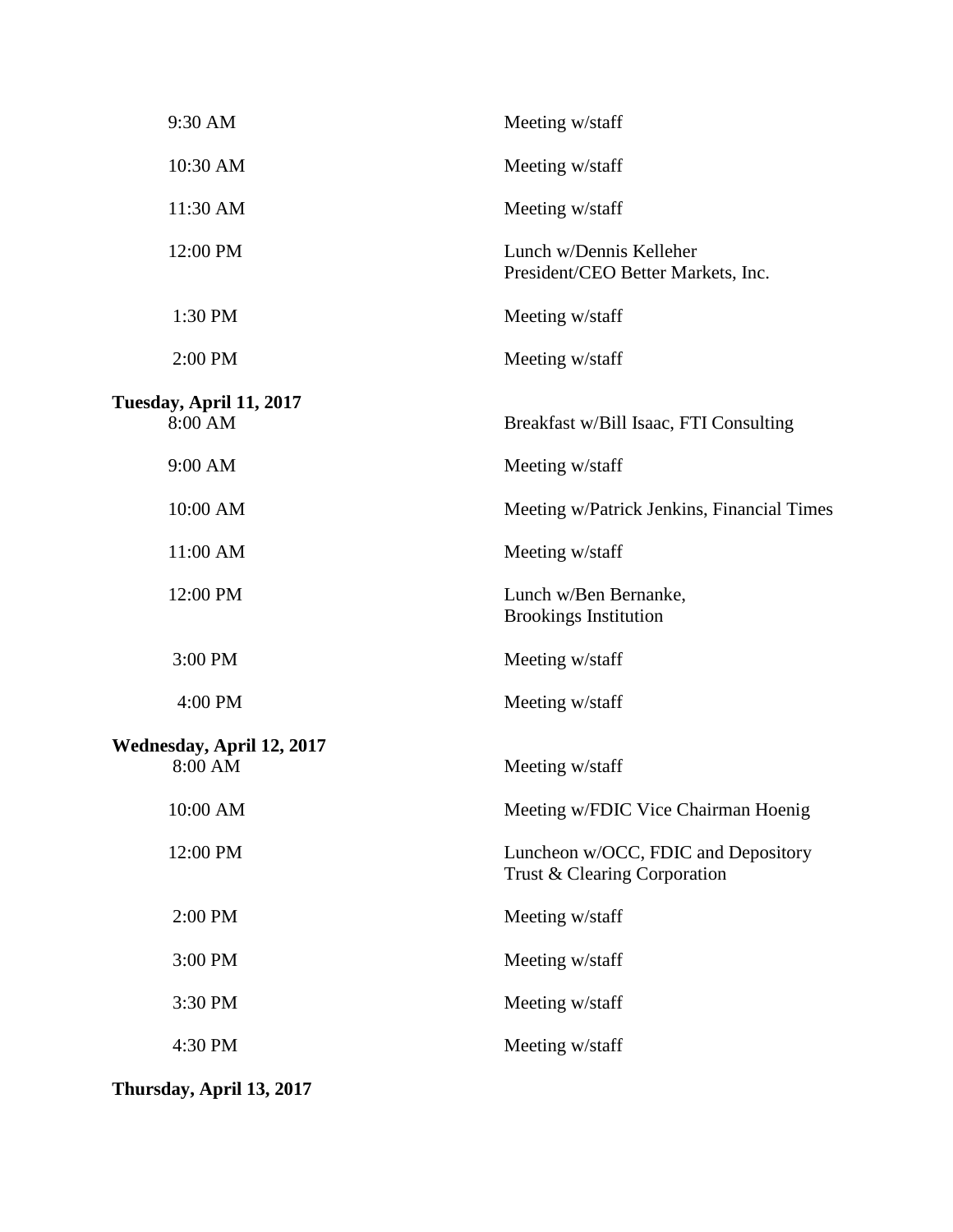| 9:00 AM                       | Meeting w/staff                                  |
|-------------------------------|--------------------------------------------------|
| 9:30 AM                       | Meeting w/staff                                  |
| 11:00 AM                      | Meeting w/staff                                  |
| 1:00 PM                       | Meeting w/staff                                  |
| 2:00 PM                       | Meeting w/staff                                  |
| 3:00 PM                       | Meeting w/staff                                  |
| 4:00 PM                       | Meeting w/staff                                  |
| Friday, April 14, 2017        |                                                  |
| 9:00 AM                       | Meeting w/staff                                  |
| 9:30 AM                       | Meeting w/staff                                  |
| 10:30 AM                      | Meeting w/staff                                  |
| 12:00 PM                      | Lunch w/Secretary Steven Mnuchin, US<br>Treasury |
| 2:00 PM                       | Meeting w/staff                                  |
| 2:30 PM                       | Meeting w/staff                                  |
| 3:00 PM                       | Meeting w/staff                                  |
| 3:30 PM                       | Meeting w/staff                                  |
| <b>Monday, April 17, 2017</b> |                                                  |
| 8:30 AM                       | Meeting w/staff                                  |
| 9:00 AM                       | Meeting w/staff                                  |
| 9:30 AM                       | Meeting w/staff                                  |
| 1:00 PM                       | Meeting w/staff                                  |
| 2:00 PM                       | Meeting w/staff                                  |
| 3:00 PM                       | Meeting w/staff                                  |
| 4:00 PM                       | Meeting w/staff                                  |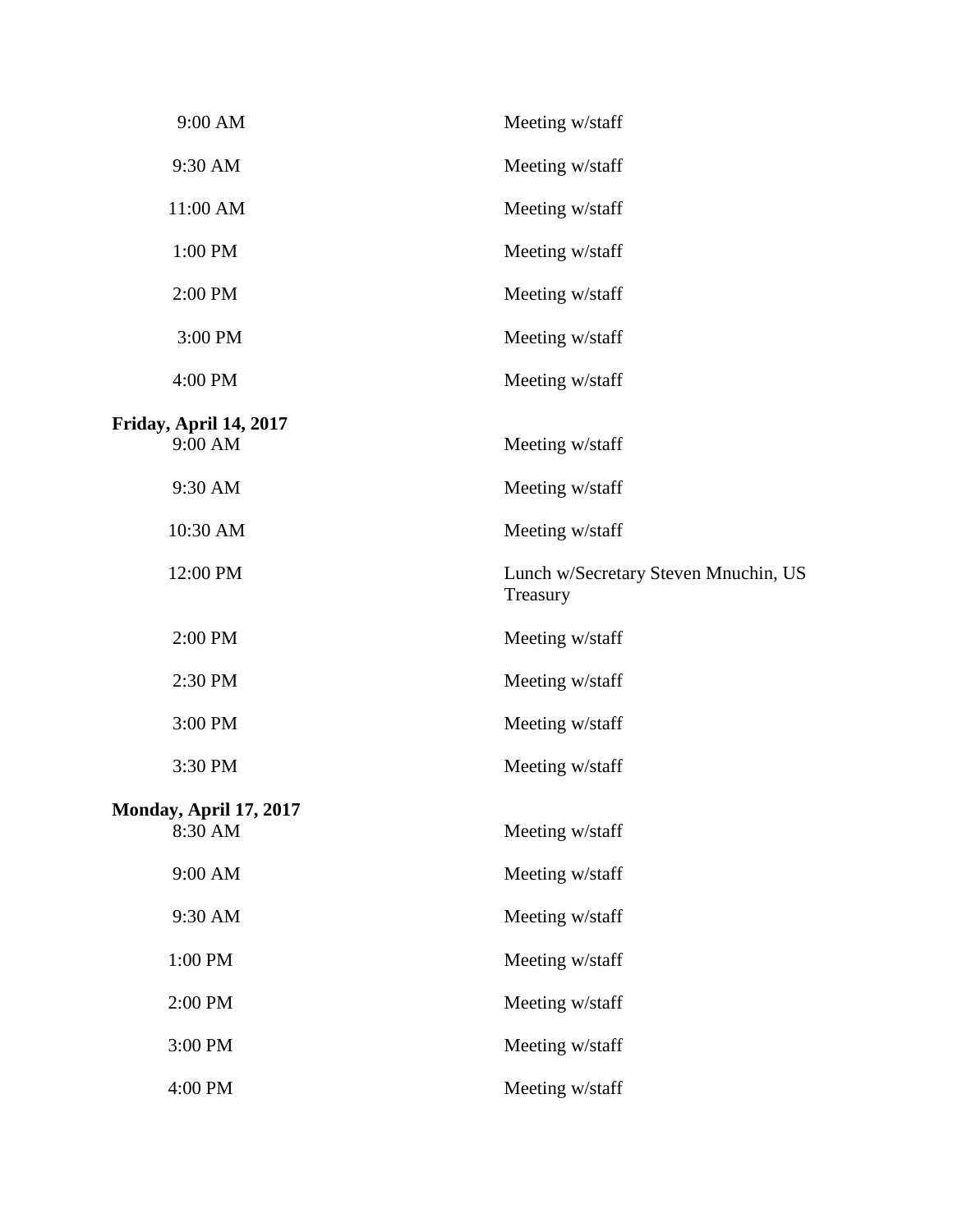| 4:30 PM                              | Meeting w/staff                                              |
|--------------------------------------|--------------------------------------------------------------|
| 5:00 PM                              | Meeting w/staff                                              |
| Tuesday, April 18, 2017<br>10:00 AM  | <b>FDIC Board Meeting</b>                                    |
| 11:00 AM                             | Meeting w/staff                                              |
| 12:30 PM                             | Lunch w/Richard Cordray, Director CFPB                       |
| 2:00 PM                              | Meeting w/staff                                              |
| 2:30 PM                              | Meeting w/staff                                              |
| 3:30 PM                              | Meeting w/staff                                              |
| 4:00 PM                              | Meeting w/staff                                              |
| 4:30 PM                              | Meeting w/staff                                              |
| Wednesday, April 19, 2017<br>9:00 AM | Meeting w/staff                                              |
| 9:30 AM                              | Meeting w/staff                                              |
| 10:00 AM                             | Meeting w/staff                                              |
| 11:00 AM                             | Meeting w/staff                                              |
| 12:00 PM                             | Lunch w/J. Mark McWatters,<br>Chairman, NCUA                 |
| 2:30 PM                              | Meeting w/staff                                              |
| 3:00 PM                              | Meeting w/staff                                              |
| 3:30 PM                              | Meeting w/staff                                              |
| 5:15 PM                              | <b>Attend Bretton Woods Committee</b><br>2017 Annual Meeting |
| Thursday, April 20, 2017<br>8:30 AM  | Meeting w/staff                                              |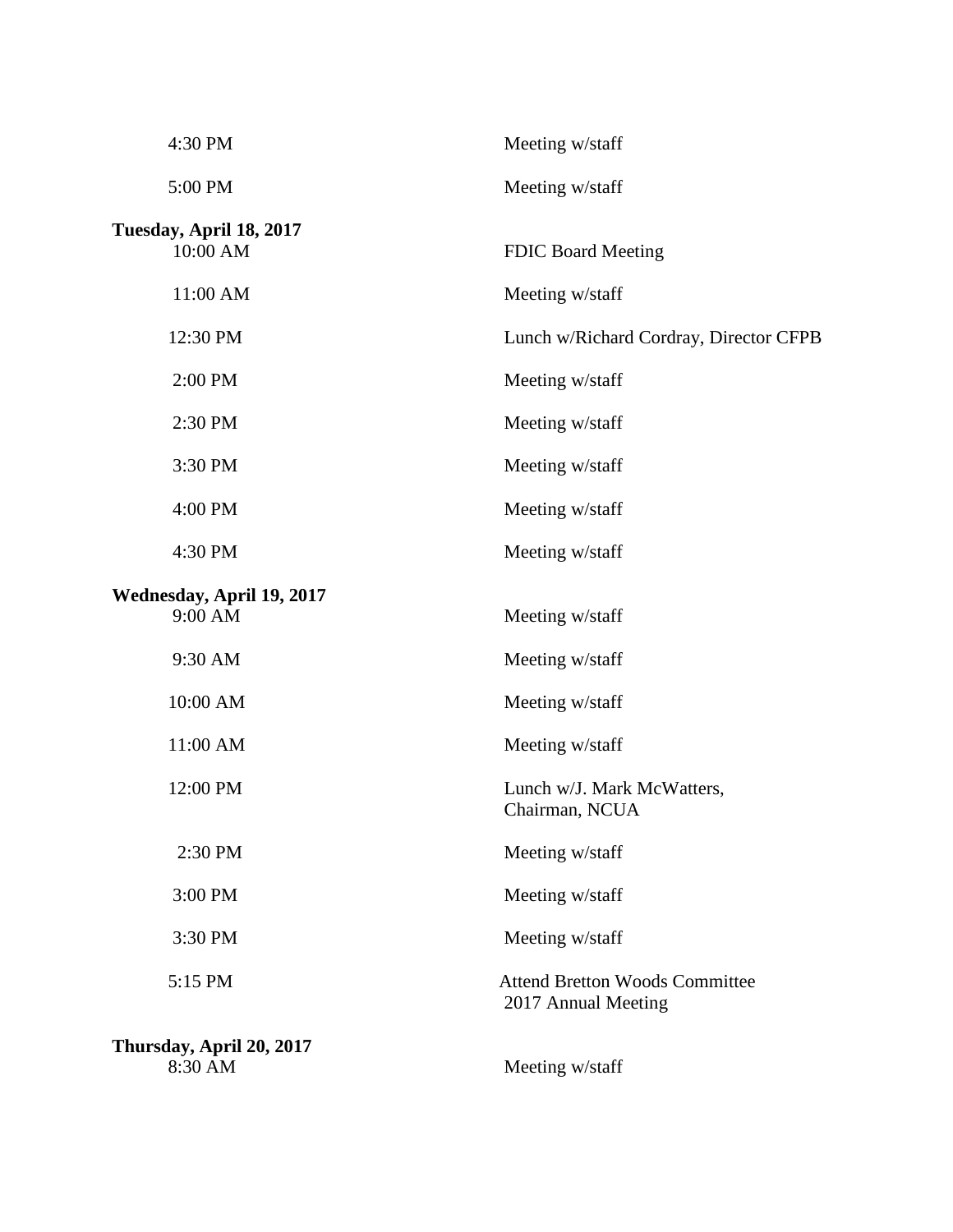| 10:30 AM                          | Meeting w/Governor Stefan Ingves,<br>Sveriges Riksbank (Sweden Central Bank)                                                                                                                                                                                                                                                                                                                                                                                                                                                         |
|-----------------------------------|--------------------------------------------------------------------------------------------------------------------------------------------------------------------------------------------------------------------------------------------------------------------------------------------------------------------------------------------------------------------------------------------------------------------------------------------------------------------------------------------------------------------------------------|
| 11:30 AM                          | Meeting w/staff                                                                                                                                                                                                                                                                                                                                                                                                                                                                                                                      |
| 12:00 PM                          | Meeting w/Andrea Gray, JP Morgan Chase                                                                                                                                                                                                                                                                                                                                                                                                                                                                                               |
| 12:30 PM                          | Meeting w/Andreas Ittner, Vice Governor,<br>Central Bank of Austria and Christian Just,<br><b>Executive Director, IMF</b>                                                                                                                                                                                                                                                                                                                                                                                                            |
| 1:30 PM                           | Meeting w/staff                                                                                                                                                                                                                                                                                                                                                                                                                                                                                                                      |
| 2:00 PM                           | Meeting w/CSBS Executive Committee:<br>Chair: Charles Cooper, Commissioner,<br>Texas Department of Banking; Vice Chair:<br>Albert Forkner, State Banking<br>Commissioner, Wyoming Division;<br>Treasurer: Charlotte Corley, Commissioner,<br>Mississippi Department or Banking and<br>Consumer Finance; Secretary: Bret Afdahl,<br>Director South Dakota Division of Banking;<br>Immediate Past Chair: David Cotney,<br>Commissioner, Massachusetts Division of<br>Banks; Mike Stevens; John Ryan; MaryBeth<br>Quist, and Jim Cooper |
| 4:00 PM                           | Meeting w/staff                                                                                                                                                                                                                                                                                                                                                                                                                                                                                                                      |
| 4:30 PM                           | Meeting w/staff                                                                                                                                                                                                                                                                                                                                                                                                                                                                                                                      |
| Friday, April 21, 2017<br>7:30 AM | Breakfast w/Sir Jon Cunliffe, Deputy<br>Governor, Bank of England and Elke<br>Koenig, Chairman, Single Resolution Board<br>(SRB)                                                                                                                                                                                                                                                                                                                                                                                                     |
| 10::00 AM                         | Meeting w/staff                                                                                                                                                                                                                                                                                                                                                                                                                                                                                                                      |
| 10:30 AM                          | Meeting w/staff                                                                                                                                                                                                                                                                                                                                                                                                                                                                                                                      |
| 1:00 PM                           | Attend Regulatory Roundtable, IMF                                                                                                                                                                                                                                                                                                                                                                                                                                                                                                    |
| 3:00 PM                           | Meeting w/staff                                                                                                                                                                                                                                                                                                                                                                                                                                                                                                                      |
| 3:30 PM                           | Meeting w/staff                                                                                                                                                                                                                                                                                                                                                                                                                                                                                                                      |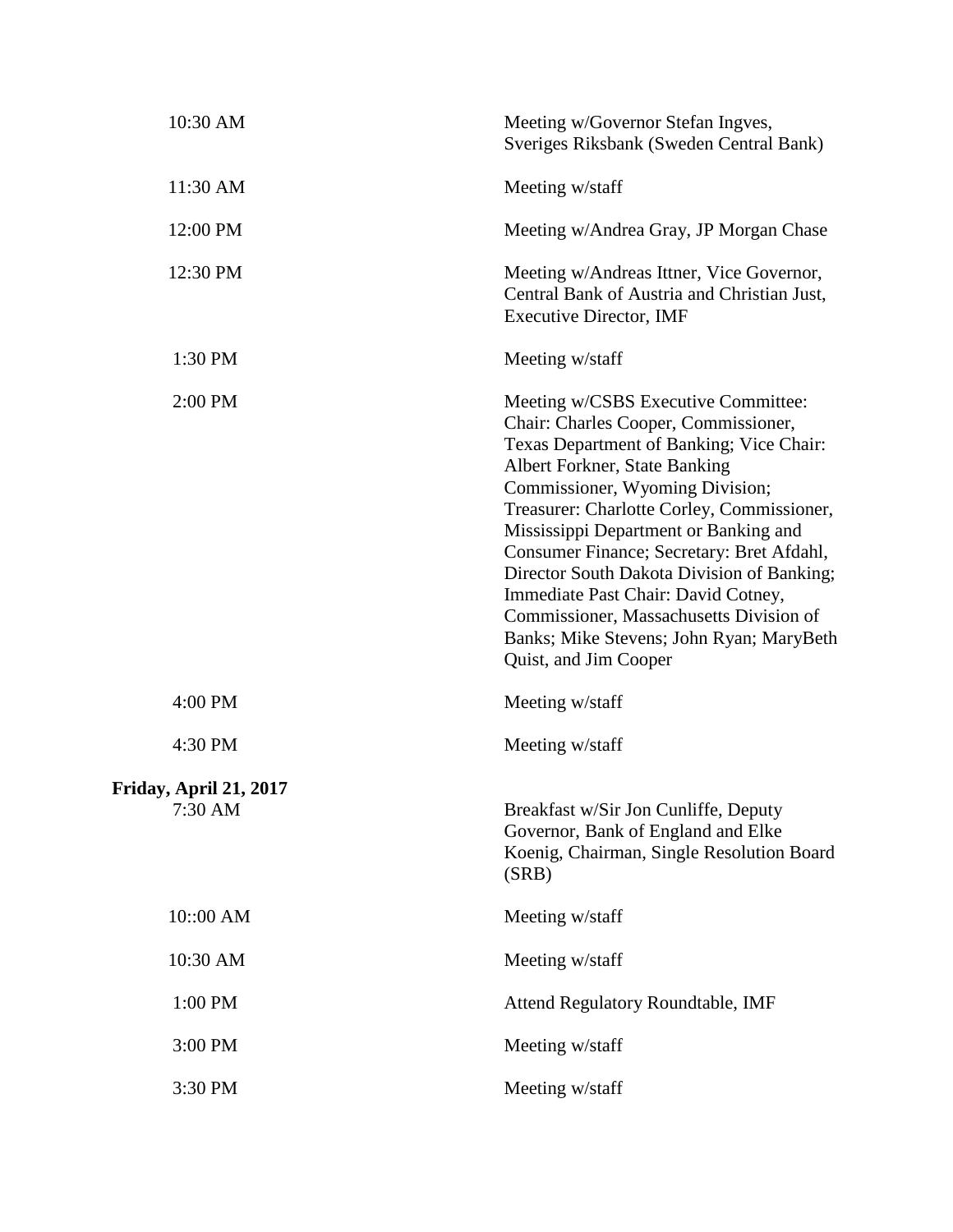| 4:00 PM                 | Meeting w/Axel Weber, UBS Chairman                                                                            |
|-------------------------|---------------------------------------------------------------------------------------------------------------|
| 6:00 PM                 | Attend Reception for the Institute of<br>International Finance (IIF) at the British<br>Ambassador's residence |
| Monday, April 24, 2017  |                                                                                                               |
| 9:00 AM                 | Meeting w/Fernando Restoy, Financial<br>Stability Institute, Chairman                                         |
| 10:00 AM                | Meeting w/staff                                                                                               |
| 10:30 AM                | Meeting w/staff                                                                                               |
| 11:00 AM                | Meeting w/staff                                                                                               |
| 11:30 AM                | Meeting w/staff                                                                                               |
| 12:30 PM                | <b>FDIC Board Meeting</b>                                                                                     |
| 1:00 PM                 | Meeting w/staff                                                                                               |
| 1:30 PM                 | Meeting w/staff                                                                                               |
|                         |                                                                                                               |
| 3:00 PM                 | Meeting w/Senator Jon Tester                                                                                  |
|                         | Hart Senate Office Building                                                                                   |
| 4:00 PM                 | Meeting w/staff                                                                                               |
| 5:00 PM                 | Meeting w/staff                                                                                               |
| 5:30 PM                 | Meeting w/staff                                                                                               |
| Tuesday, April 25, 2017 |                                                                                                               |
| 9:00 AM                 | Remarks – Administrative Professional Day<br>Virginia Square                                                  |
| 10:00 AM                | Meeting w/staff                                                                                               |
| 11:00 AM                | Meeting w/Senator Joe Donnelly<br>Hart Senate Office Building                                                 |
| 12:00 PM                | Meeting w/staff                                                                                               |
| 12:30 PM                | Meeting w/staff                                                                                               |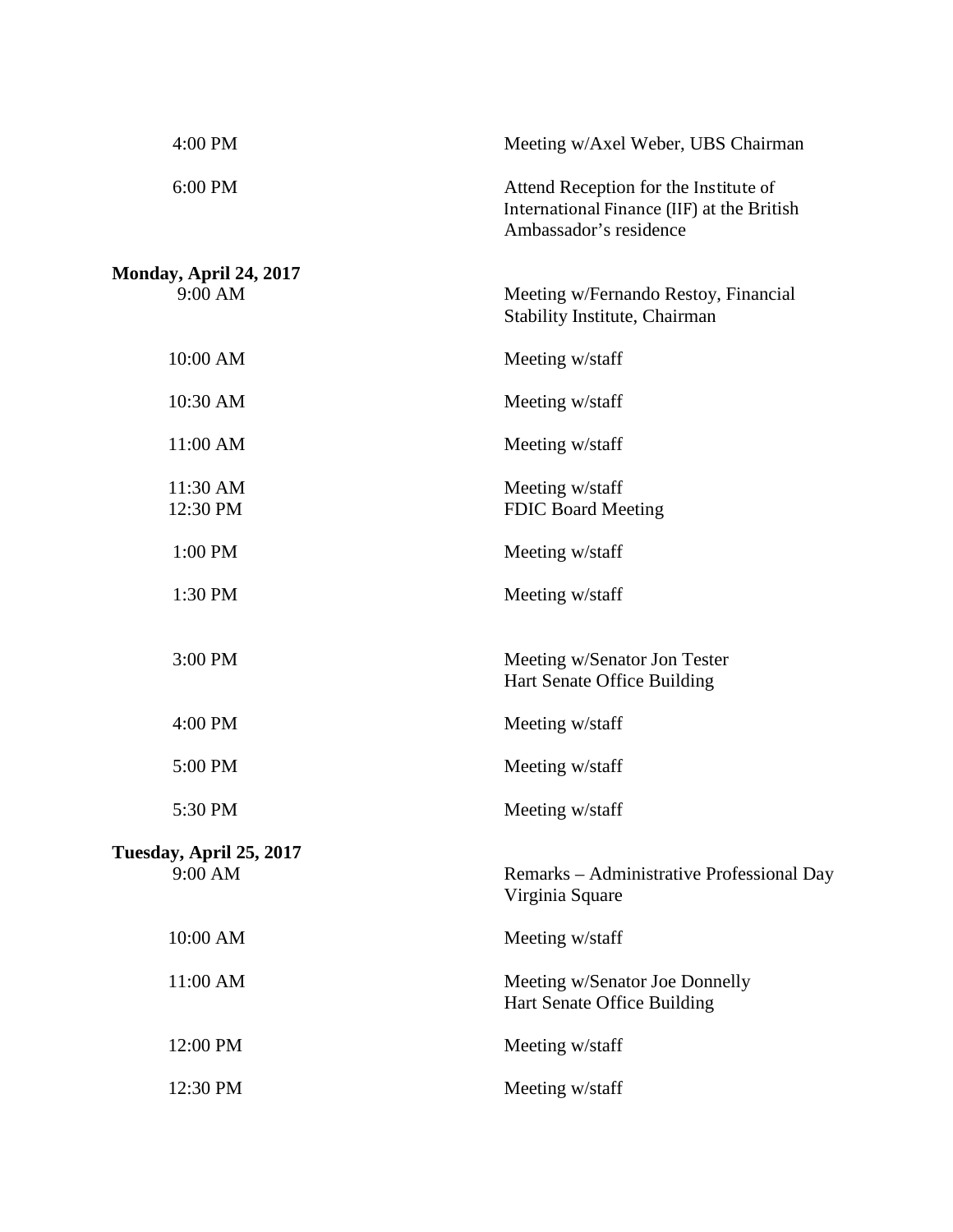| 1:00 PM                              | Meeting w/Chairman Roldan,<br>ASOCIACIÓN ESPAÑOLA DE BANCA     |
|--------------------------------------|----------------------------------------------------------------|
| 3:00 PM                              | Meeting w/staff                                                |
| 4:00 PM                              | Meeting w/staff                                                |
| 5:00 PM                              | Meeting w/Senator Angus S. King<br>Hart Senate Office Building |
| Wednesday, April 26, 2017<br>8:00 AM | Meeting w/staff                                                |
| 2:00 PM                              | Meeting w/staff                                                |
| 5:00 PM                              | Meeting w/staff                                                |
| Thursday, April 27, 2017<br>9:00 AM  | Meeting w/staff                                                |
| 10:00 AM                             | Meeting w/staff                                                |
| Friday, April 28, 2017               |                                                                |
| 4:00 PM                              | Meeting w/staff                                                |
| 4:30 PM                              | Meeting w/staff                                                |
|                                      |                                                                |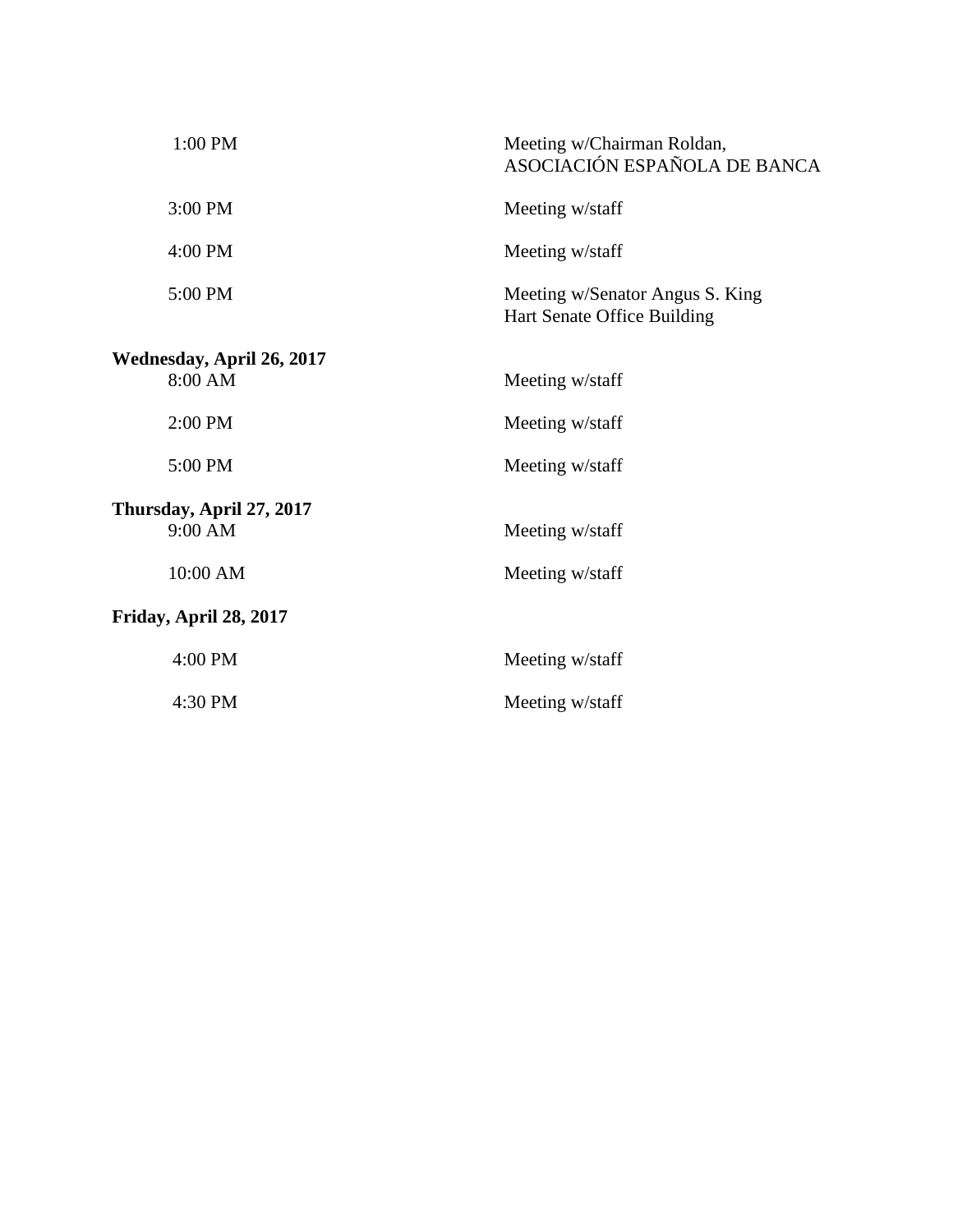#### **Chairman's Schedule May 2017**

| <b>Monday, May 1, 2017</b><br>8:00 AM  | Phone call w/Chair Janet Yellen, FRB and<br>Comptroller Tom Curry, OCC                        |
|----------------------------------------|-----------------------------------------------------------------------------------------------|
| 10:00 AM                               | Meeting w/staff                                                                               |
| 12:00 PM                               | Lunch w/Debbie Matz                                                                           |
| 1:30 PM                                | Meeting w/staff                                                                               |
| 2:30 PM                                | Meeting w/staff                                                                               |
| 3:30 PM                                | Meeting w/staff                                                                               |
| 4:00 PM                                | Phone call w/Governor Jay Powell, FRB                                                         |
| <b>Tuesday, May 2, 2017</b><br>8:30 AM | Meeting w/staff                                                                               |
| 10:00 AM                               | Meeting w/staff                                                                               |
| 11:30 AM                               | Meeting w/staff                                                                               |
| 12:30 PM                               | Meeting w/Tennessee Bankers at Capitol<br>Hill Club                                           |
| 2:30 PM                                | Meeting w/staff                                                                               |
| 3:00 PM                                | Meeting w/staff                                                                               |
| 4:00 PM                                | Meeting w/staff                                                                               |
| Wednesday, May 3, 2017                 |                                                                                               |
| 8:30 AM                                | <b>Remarks: National York Bankers</b><br>Association (NYBA) – Hyatt Regency –<br>Capitol Hill |
| 10:30 AM                               | <b>Remarks: DCP FS/SE Training Conference</b><br>At Virginia Square                           |
| 1:30 PM                                | Meeting w/staff                                                                               |
|                                        |                                                                                               |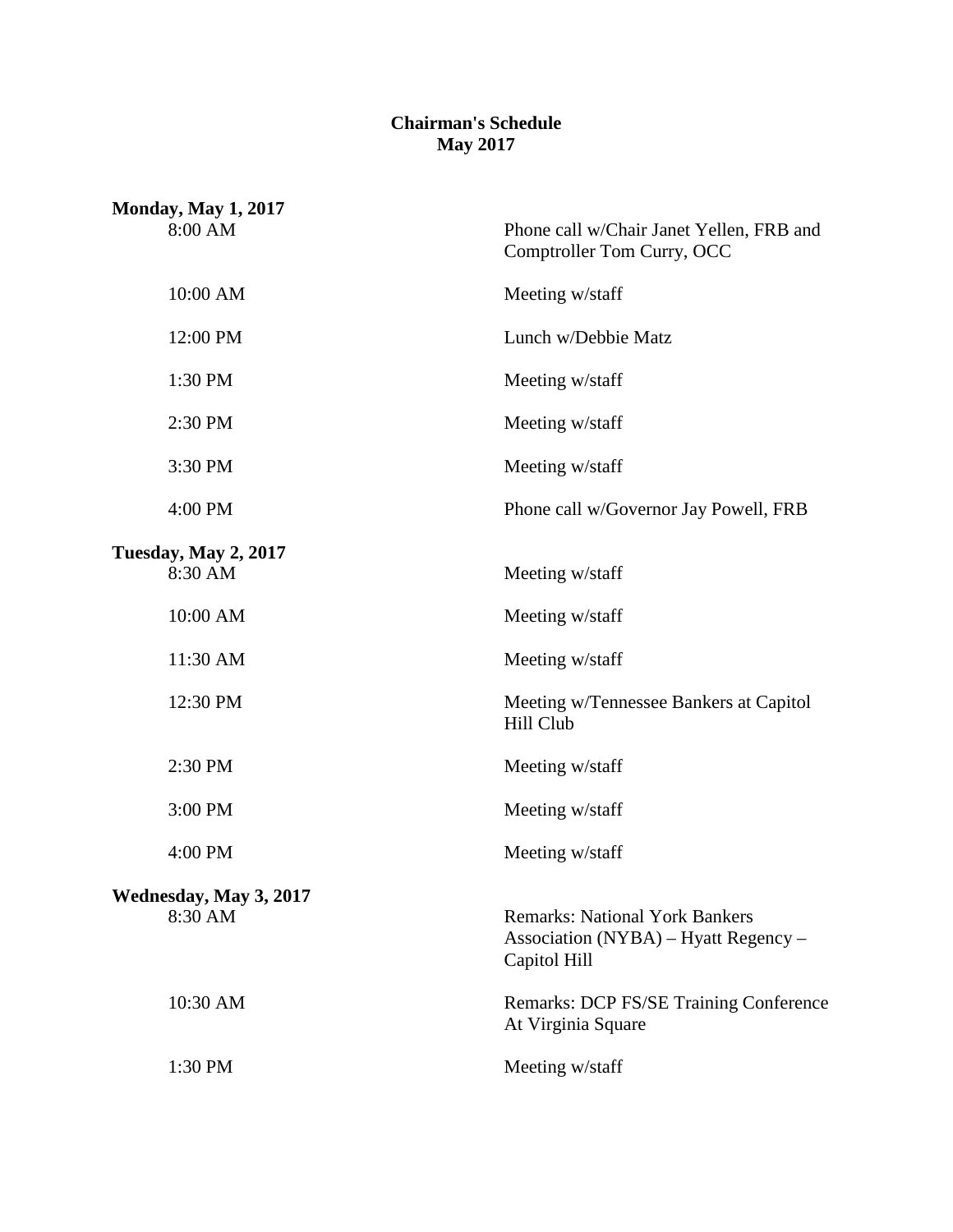| 3:30 PM                                     | Meeting w/staff                       |
|---------------------------------------------|---------------------------------------|
| 4:00 PM                                     | Meeting w/staff                       |
| 5:30 PM                                     | Meeting w/Antonio Weiss               |
| Thursday, May 4, 2017<br>Travel: Dallas, TX |                                       |
| <b>Friday, May 5, 2017</b><br>10:00 AM      | Meeting w/Patrick Lane, The Economist |
| 10:30 AM                                    | Meeting w/FDIC Vice Chairman Hoenig   |
|                                             |                                       |
| 11:00 AM                                    | Meeting w/staff                       |
| 11:15 AM                                    | Meeting w/staff                       |
| 3:00 PM                                     | Meeting w/staff                       |
| 3:30 PM                                     | Meeting w/staff                       |
| 4:00 PM                                     | Meeting w/staff                       |
| <b>Monday, May 8, 2017</b><br>9:00 AM       | Meeting w/staff                       |
| 11:30 AM                                    | Meeting w/staff                       |
| 1:00 PM                                     | FSOC Meeting at US Treasury           |
| 4:00 PM                                     | Meeting w/staff                       |
| 5:00 PM                                     | Meeting w/staff                       |
| <b>Tuesday, May 9, 2017</b>                 |                                       |
| 9:00 AM                                     | Meeting w/staff                       |
| 9:30 AM                                     | Meeting w/staff                       |
| 10:00 AM                                    | Meeting w/staff                       |
| 10:30 AM                                    | Meeting w/staff                       |
| 11:00 AM                                    | Meeting w/staff                       |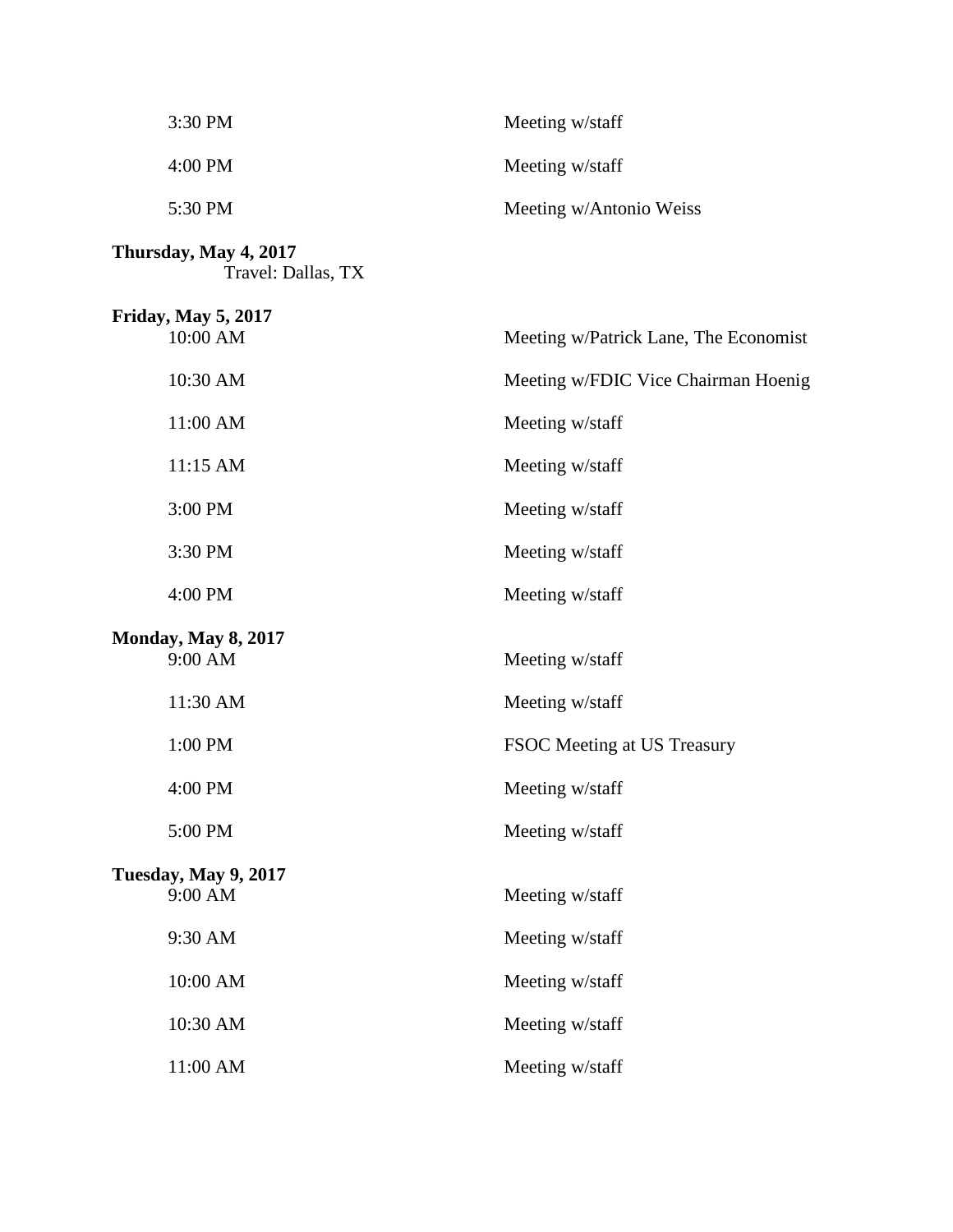| 12:00 PM                                 | Lunch w/Governor Dan Tarullo, FRB                                     |
|------------------------------------------|-----------------------------------------------------------------------|
| 2:30 PM                                  | Meeting w/staff at Virginia Square                                    |
| 4:00 PM                                  | Meeting w/staff                                                       |
| 5:00 PM                                  | Meeting w/staff                                                       |
| 5:30 PM                                  | Meeting w/staff                                                       |
| Wednesday, May 10, 2017<br>8:00 AM       | Breakfast w/Dwight Fettig, Porterfield,<br>Fettig & Sears, LLC        |
| 9:00 AM                                  | Meeting w/staff                                                       |
| 11:30 AM                                 | Meeting w/staff                                                       |
| 12:00 PM                                 | Lunch w/Mike Bradfield, Volcker Alliance                              |
| 2:00 PM                                  | Meeting w/staff                                                       |
| 2:30 PM                                  | Meeting w/FDIC Vice Chairman Hoenig                                   |
| 3:30 PM                                  | Host Georgia Bankers Visit                                            |
| 5:00 PM                                  | Meeting w/staff                                                       |
| <b>Thursday, May 11, 2017</b><br>8:30 AM | <b>Attend Chairman's Annual Awards</b><br>Ceremony at Virginia Square |
| 11:30 AM                                 | Meeting w/staff                                                       |
| 12:00 PM                                 | Lunch w/Paul Nash                                                     |
| 2:00 PM                                  | Meeting w/staff                                                       |
| 3:30 PM                                  | Meeting w/staff                                                       |
| 4:30 PM                                  | Meeting w/staff                                                       |
| 5:00 PM                                  | Meeting w/staff                                                       |
|                                          |                                                                       |

**Friday, May 12, 2017**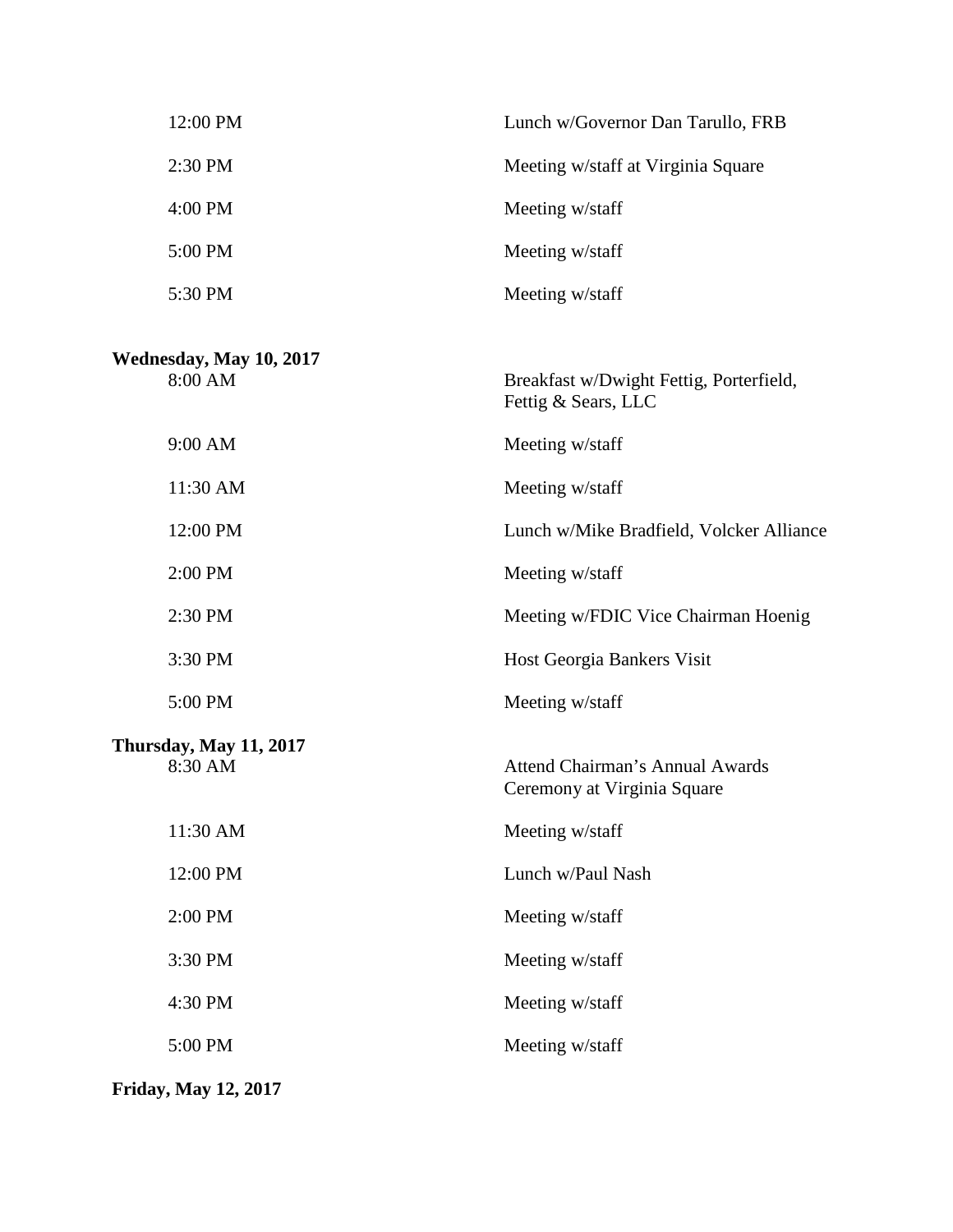| 10:00 AM                                | Meeting w/staff                                         |  |
|-----------------------------------------|---------------------------------------------------------|--|
| 11:45 AM                                | Lunch w/Acting Comptroller Keith Noreika,<br><b>OCC</b> |  |
| 1:00 PM                                 | Meeting w/staff                                         |  |
| 2:00 PM                                 | Meeting w/staff                                         |  |
| 2:30 PM                                 | Meeting w/staff                                         |  |
| <b>Monday, May 15, 2017</b><br>10:00 AM | Meeting w/staff                                         |  |
| 11:00 AM                                | Meeting w/staff                                         |  |
| 11:30 AM                                | Phone call w/staff                                      |  |
| 12:00 PM                                | Lunch w/Senator John Sarbanes                           |  |
| 4:00 PM                                 | Meeting w/staff                                         |  |
| <b>Tuesday, May 16, 2017</b><br>9:00 AM | Meeting w/staff                                         |  |
| 10:00 AM                                | FDIC Board of Directors Meeting                         |  |
| 12:00 PM                                | Lunch w/Director Richard Cordray, CFPB                  |  |
| 1:30 PM                                 | Meeting w/staff                                         |  |
| 2:00 PM                                 | Meeting w/staff                                         |  |
| 3:00 PM                                 | Meeting w/staff                                         |  |
| 4:00 PM                                 | Meeting w/staff                                         |  |
| Wednesday, May 17, 2017<br>8:30 AM      | Phone call w/Mark Branson, FINMA                        |  |
| 9:00 AM                                 | Meeting w/staff                                         |  |
| 10:00 AM                                | Meeting w/FDIC Vice Chairman Hoenig                     |  |
| 12:00 PM                                | Meeting w/staff                                         |  |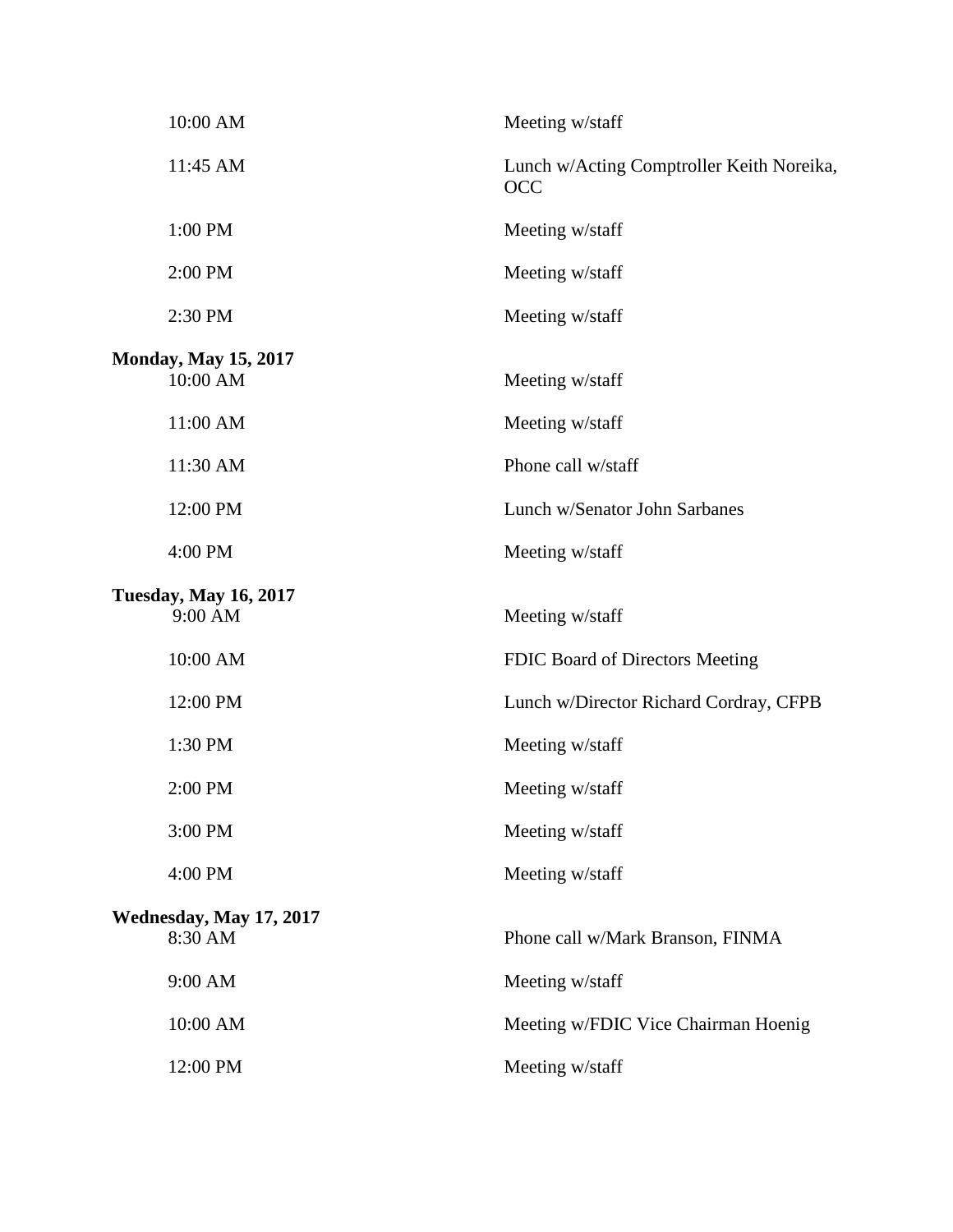| 1:00 PM                                | Phone call w/Governor Jay Powell, FRB and<br>Acting Comptroller Keith Noreika, OCC |
|----------------------------------------|------------------------------------------------------------------------------------|
| 1:30 PM                                | Meeting w/staff                                                                    |
| 2:30 PM                                | Meeting w/staff                                                                    |
| 3:00 PM                                | Meeting w/staff                                                                    |
| 3:30 PM                                | Meeting w/staff                                                                    |
| 4:30 PM                                | Meeting w/staff                                                                    |
| 6:00 PM                                | Attend Civil & Human Rights Leadership<br>Conference at Washington Hilton          |
| Thursday, May 18, 2017                 |                                                                                    |
| 9:00 AM                                | Meeting w/staff                                                                    |
| 10:00 AM                               | Meeting w/staff                                                                    |
| 10:30 AM                               | Meeting w/staff                                                                    |
| 1:30 PM                                | Meeting w/staff                                                                    |
| 2:30 PM                                | Meeting w/staff                                                                    |
| 3:00 PM                                | Meeting w/staff                                                                    |
| 4:00 PM                                | Meeting w/staff                                                                    |
| 4:30 PM                                | Meeting w/staff                                                                    |
| <b>Friday, May 19, 2017</b><br>7:00 AM | Phone call w/Bill Coen, Bank for<br><b>International Settlements</b>               |
| 8:00 AM                                | <b>Breakfast w/Steve Harris</b>                                                    |
| 9:30 AM                                | Meeting w/staff                                                                    |
| 10:00 AM                               | Meeting w/staff                                                                    |
| 12:00 PM                               | Lunch w/Bimal Patel, US Treasury                                                   |
| 2:00 PM                                | Meeting w/staff                                                                    |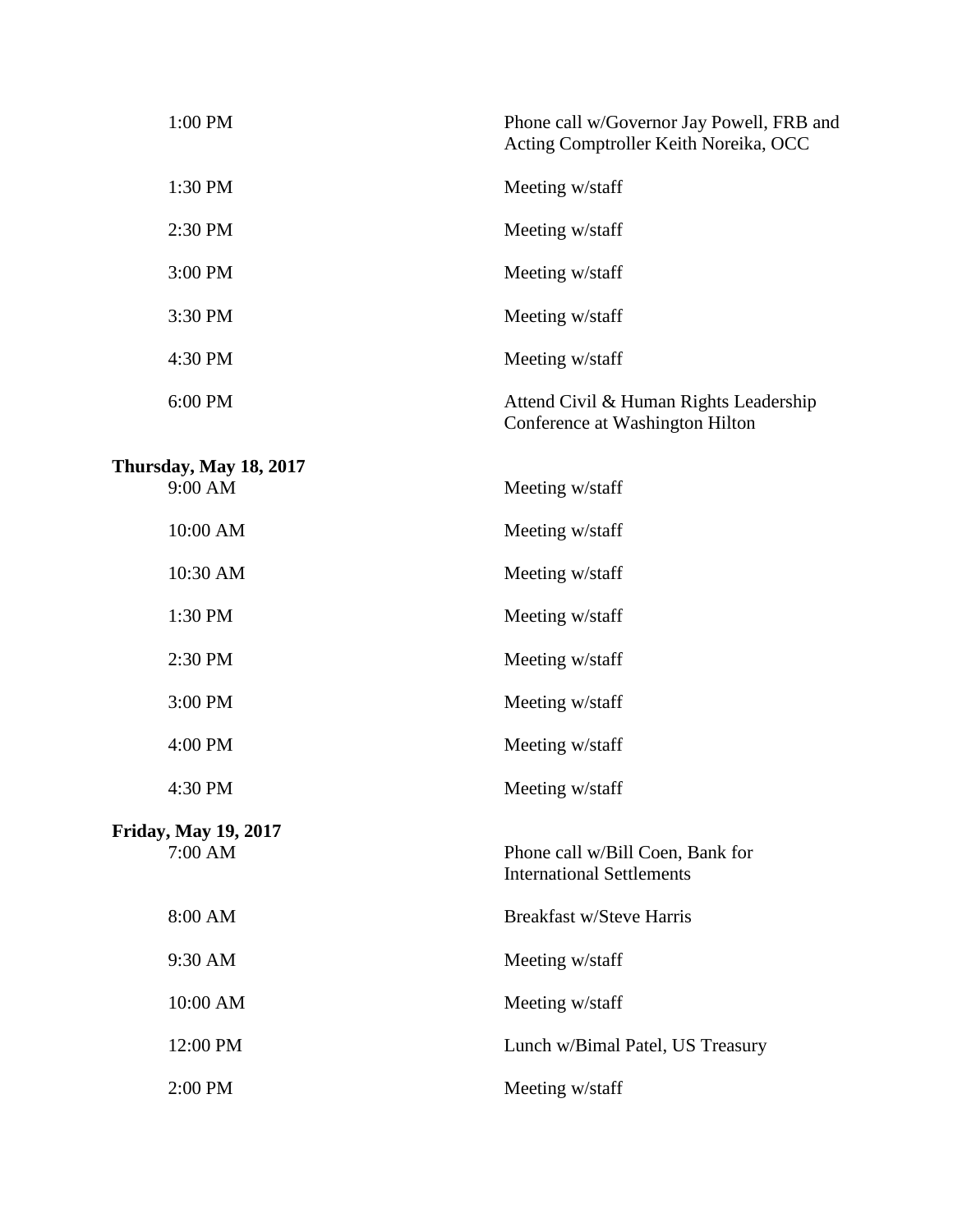| 3:00 PM                                   | Meeting w/staff                                                           |
|-------------------------------------------|---------------------------------------------------------------------------|
| <b>Monday, May 22, 2017</b><br>10:00 AM   | Meeting w/staff                                                           |
| 10:30 AM                                  | Meeting w/New Hampshire Emerging<br><b>Leader Briefing</b>                |
| 12:30 PM                                  | Lunch w/Tom Curry                                                         |
| 2:00 PM                                   | Meeting w/staff                                                           |
| 3:00 PM                                   | Meeting w/staff                                                           |
| 3:30 PM                                   | Meeting w/staff                                                           |
|                                           |                                                                           |
| <b>Tuesday, May 23, 2017</b><br>$7:45$ AM | Breakfast w/ Jay Clayton, Chairman,<br>Securities and Exchange Commission |
| 9:15 AM                                   | FDIC and CFE 2017 Bank On 2.0<br>Conference                               |
| 11:00 AM                                  | Meeting w/Staff                                                           |
| 1:30 PM                                   | Meeting w/staff                                                           |
| 2:30 PM                                   | Meeting w/FDIC Vice Chairman Hoenig                                       |
| 3:30 PM                                   | Meeting w/staff                                                           |
| 4:00 PM                                   | Meeting w/Staff                                                           |
| Wednesday, May 24, 2017                   |                                                                           |
| 8:30 AM                                   | Meeting w/staff                                                           |
| 10:30 AM                                  | Meeting w/staff                                                           |
| 12:00 PM                                  | Meeting w/staff                                                           |
| 1:30 PM                                   | Meeting w/staff                                                           |
| 2:00 PM                                   | Meeting w/staff                                                           |
| 2:30 PM                                   | Meeting w/staff                                                           |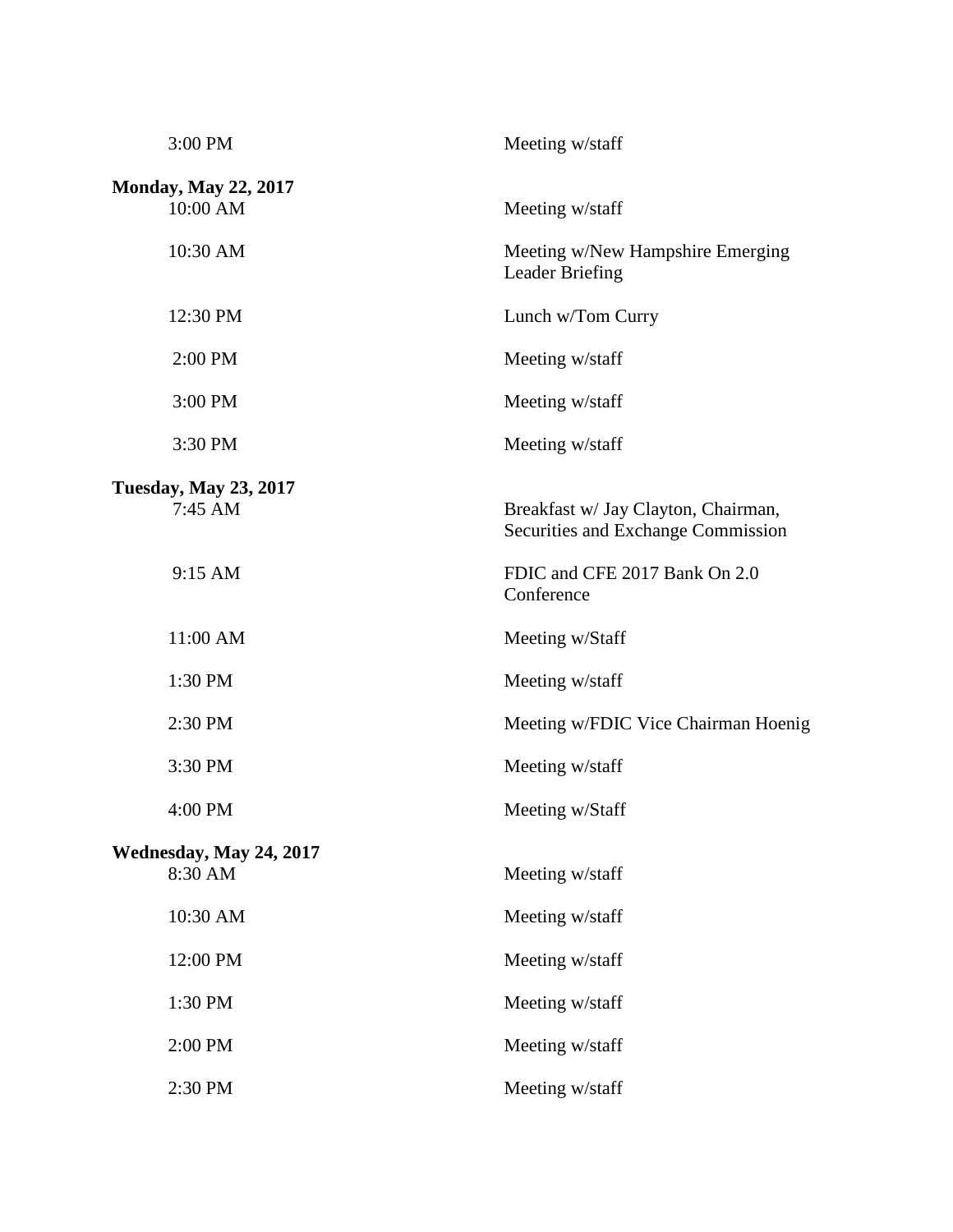| 4:00 PM                                  | Meeting w/staff                                                            |
|------------------------------------------|----------------------------------------------------------------------------|
| <b>Thursday, May 25, 2017</b><br>1:30 PM | Meeting w/staff                                                            |
|                                          |                                                                            |
| 2:00 PM                                  | Meeting w/staff                                                            |
| 3:00 PM                                  | <b>Attend Paul Nash Farewell Reception</b>                                 |
| <b>Friday, May 26, 2017</b>              |                                                                            |
| 8:30 AM                                  | Breakfast w/Melvin Watt, Director<br><b>Federal Housing Finance Agency</b> |
| 10:00 AM                                 | Meeting w/staff                                                            |
| 10:30 AM                                 | Meeting w/staff                                                            |
| 11:00 AM                                 | Meeting w/staff                                                            |
| 12:00 PM                                 | Lunch w/Sheila Bair, President<br><b>Washington College</b>                |
| 1:30 PM                                  | Meeting w/staff                                                            |
| 2:00 PM                                  | Meeting w/staff                                                            |
| 3:00 PM                                  | Meeting w/staff                                                            |
| 3:30 PM                                  | Meeting w/staff                                                            |
| <b>Monday, May 29, 2017</b>              |                                                                            |

## **Federal Holiday**

| <b>Tuesday, May 30, 2017</b> |                 |  |
|------------------------------|-----------------|--|
| 9:00 AM                      | Meeting w/staff |  |
| $9:30 \text{ AM}$            | Meeting w/staff |  |
| 10:00 AM                     | Meeting w/staff |  |
| 10:30 AM                     | Meeting w/staff |  |
| 11:00 AM                     | Meeting w/staff |  |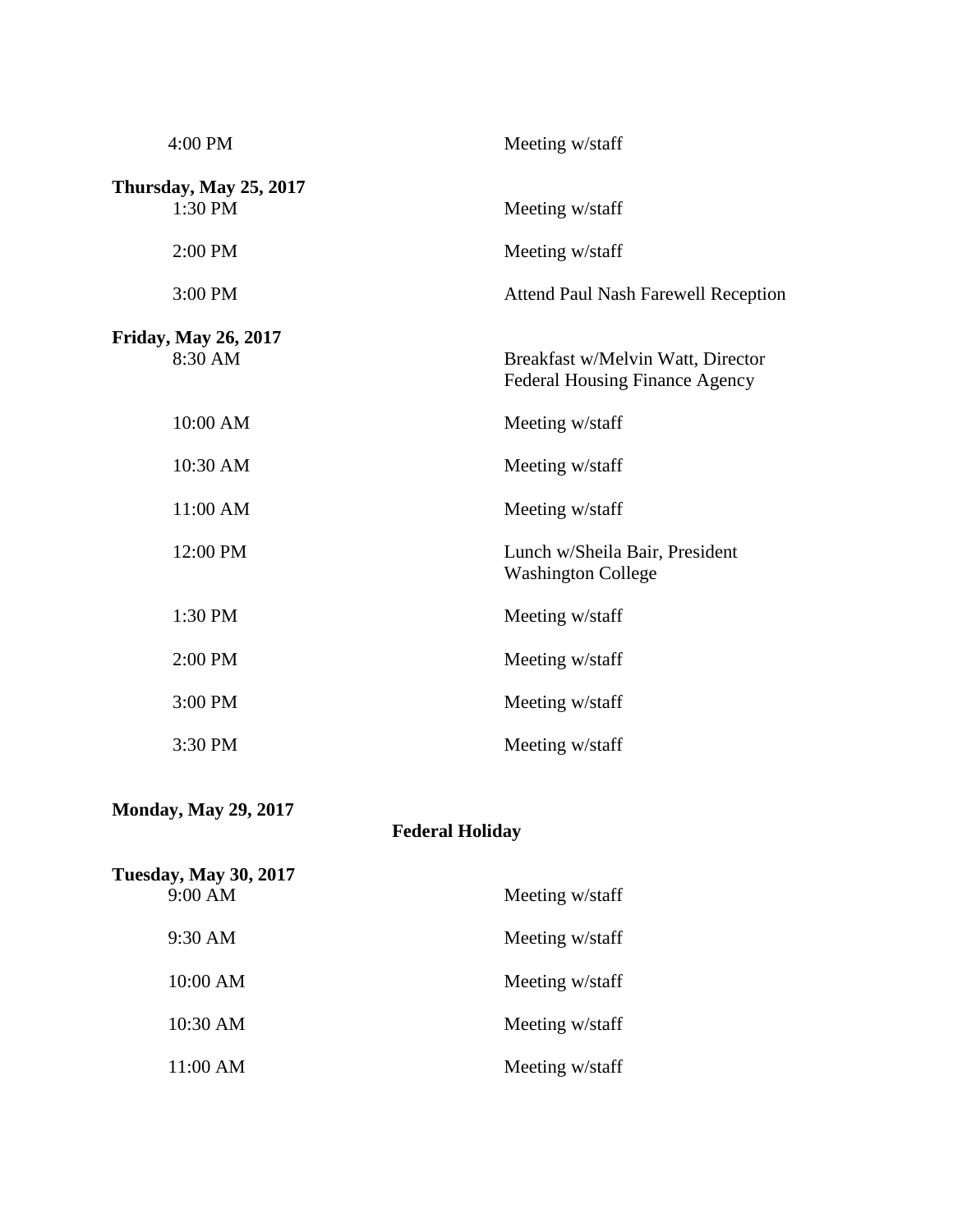| 11:30 AM                | Meeting w/staff                                                                                                                                                 |
|-------------------------|-----------------------------------------------------------------------------------------------------------------------------------------------------------------|
| 12:00 PM                | Lunch w/Pat Mulloy, Center for the Study<br>of the Presidency & Congress                                                                                        |
| 1:00 PM                 | Meeting w/staff                                                                                                                                                 |
| 2:00 PM                 | Meeting w/staff                                                                                                                                                 |
| 3:00 PM                 | Meeting w/staff                                                                                                                                                 |
| 3:30 PM                 | Meeting w/staff                                                                                                                                                 |
| 4:00 PM                 | Meeting w/staff                                                                                                                                                 |
| 4:30 PM                 | Meeting w/staff                                                                                                                                                 |
| 5:00 PM                 | Meeting w/staff                                                                                                                                                 |
| Wednesday, May 31, 2017 | Travel to Kalispell, Montana meetings with<br>Senator Tester, Montana Bank Association<br>Heads, the Banking Commissioner and<br><b>Glacier Bank Executives</b> |

**Thursday, June 1, 2017** Return to DC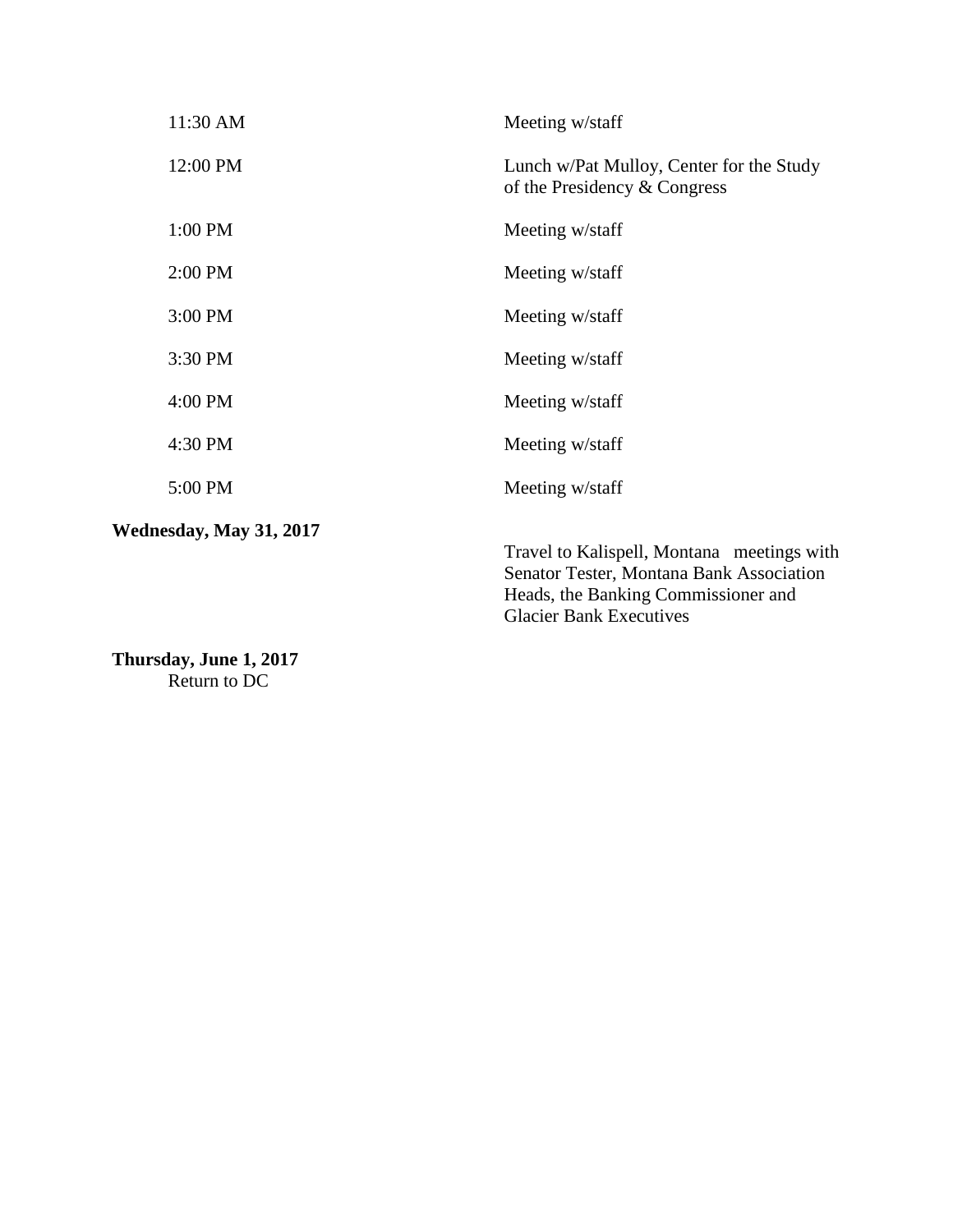#### **Chairman's Schedule June 2017**

| Thursday, June 1, 2017                    |                                                                               |
|-------------------------------------------|-------------------------------------------------------------------------------|
| 6:45 AM                                   | Flight from Kalispell, Montana to<br><b>Washington Dulles Airport</b>         |
| 6:00 PM                                   | Dinner w/Elke Koenig, Chairman, Single<br><b>Resolution Board</b>             |
| Friday, June 2, 2017                      |                                                                               |
| 8:00 AM                                   | Breakfast w/Bill Coen, IADI                                                   |
| 9:00 AM                                   | Meeting w/staff                                                               |
| 10:00 AM                                  | Meeting w/Workplace Excellence Steering<br>Committee                          |
| 12:15 PM                                  | Lunch w/Governor Jay Powell, FRB and<br>Acting Comptroller Keith Noreika, OCC |
| 2:00 PM                                   | Meeting w/staff                                                               |
| 3:00 PM                                   | Meeting w/staff                                                               |
| 3:30 PM                                   | Meeting w/staff                                                               |
| 4:00 PM                                   | Meeting w/staff                                                               |
| Monday, June 5, 2017<br>Chairman on Leave |                                                                               |
| Tuesday, June 6, 2017                     |                                                                               |
| Travel: Atlanta Regional Office           |                                                                               |
| Wednesday, June 7, 2017                   |                                                                               |
| 8:30 AM                                   | Farewell breakfast for Lee Price                                              |
| 10:00 AM                                  | Meeting w/staff                                                               |
| 10:30 AM                                  | Meeting w/staff                                                               |

11:00 AM Meeting w/staff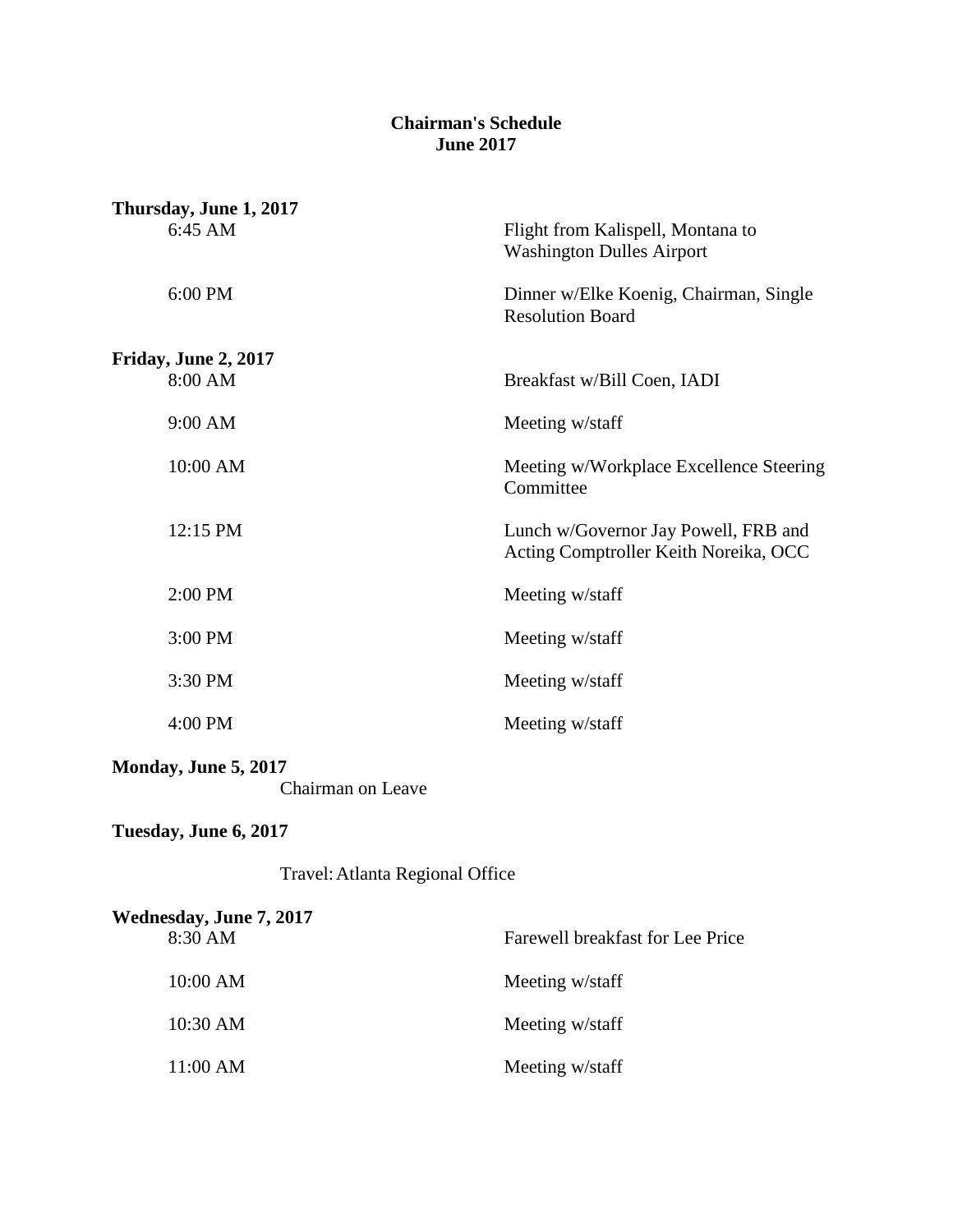| 12:00 PM                                  | Lunch w/Andrea Levere, Corporation for<br><b>Enterprise Development</b>                                       |
|-------------------------------------------|---------------------------------------------------------------------------------------------------------------|
| 1:30 PM                                   | Meeting w/staff                                                                                               |
| 2:00 PM                                   | Meeting w/staff                                                                                               |
| 3:00 PM                                   | <b>Farewell Event for Former</b><br>Comptroller Tom Curry, OCC                                                |
| 4:30 PM                                   | Meeting w/staff                                                                                               |
| 5:00 PM                                   | Meeting w/staff                                                                                               |
| 5:30 PM                                   | Meeting w/staff                                                                                               |
| <b>Thursday, June 8, 2017</b><br>10:00 AM | Meeting w/staff                                                                                               |
| 12:30 PM                                  | Lunch w/Former Governor Dan Tarullo,<br><b>FRB</b>                                                            |
| 3:00 PM                                   | Meeting w/staff                                                                                               |
| 4:00 PM                                   | Meeting w/staff                                                                                               |
| 4:30 PM                                   | Meeting w/staff                                                                                               |
| 6:30 PM                                   | Remarks: Corporate Employee Program                                                                           |
| <b>Friday, June 9, 2017</b><br>8:30 AM    | Meeting w/staff                                                                                               |
| 9:00 AM                                   | Meeting w/staff                                                                                               |
| 9:30 AM                                   | Meeting w/staff                                                                                               |
| 11:00 AM                                  | Meeting w/Michael Kemmer, Siegfried<br>Utzig, Acting Managing Director,<br><b>Association of German Banks</b> |
| 12:00 PM                                  | Meeting w/staff                                                                                               |
| 12:30 PM                                  | Meeting w/staff                                                                                               |
| 1:30 PM                                   | Meeting w/staff                                                                                               |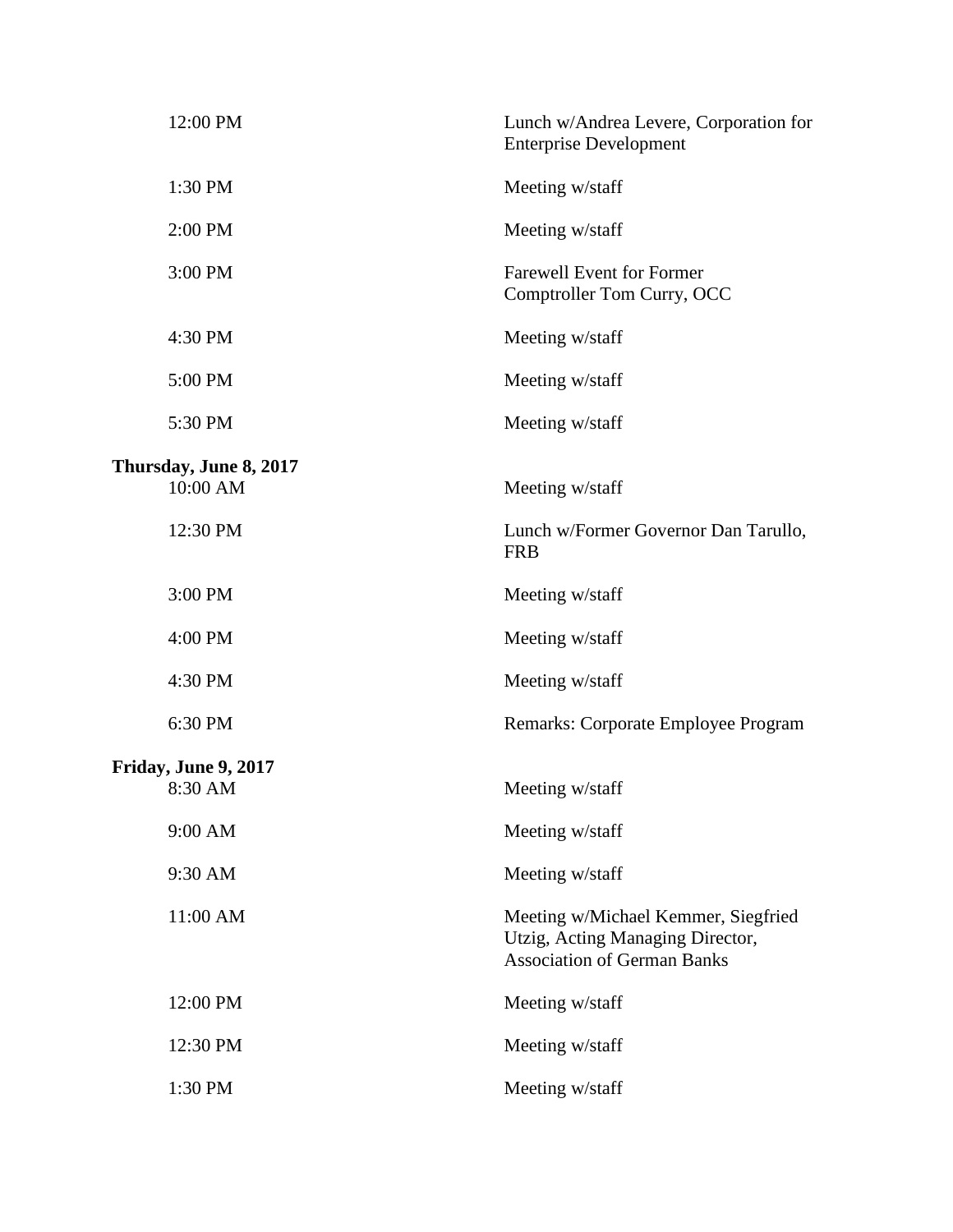| 2:30 PM                                  | Meeting w/staff                                                                                   |
|------------------------------------------|---------------------------------------------------------------------------------------------------|
| 3:00 PM                                  | Meeting w/staff                                                                                   |
| 5:00 PM                                  | Courtesy call w/Andrew U Aladi, Case<br><b>Western Reserve University Graduate</b>                |
| <b>Monday, June 12, 2017</b><br>8:00 AM  | Meeting w/staff                                                                                   |
| 9:00 AM                                  | Meeting w/staff                                                                                   |
| 9:30 AM                                  | Meeting w/staff                                                                                   |
| 10:30 AM                                 | Phone call w/Bill Isaac, Former FDIC<br>Chairman                                                  |
| 12:00 PM                                 | Lunch w/Mark Kaufman, Commissioner,<br>Maryland Department of Labor, Licensing<br>and Regulations |
| 1:30 PM                                  | Meeting w/staff                                                                                   |
| 2:00 PM                                  | Meeting w/staff                                                                                   |
| 2:45 PM                                  | Phone call w/Craig Phillips, Counsel to<br><b>Secretary Mnuchin</b>                               |
| 4:00 PM                                  | Meeting w/staff                                                                                   |
| <b>Tuesday, June 13, 2017</b><br>8:30 AM | Meeting w/staff                                                                                   |
| 10:00 PM                                 | FDIC Board of Directors Meeting                                                                   |
| 10:30 AM                                 | Meeting w/staff (after Board meeting)                                                             |
| 11:15 AM                                 | Phone call w/Governor Jay Powell, FRB                                                             |
| 12:00 PM                                 | Lunch w/Richard Cordray, Director, CFPB                                                           |
| 2:15 PM                                  | Courtesy visit w/Senator John Kennedy                                                             |
| 4:00 PM                                  | Meeting w/staff                                                                                   |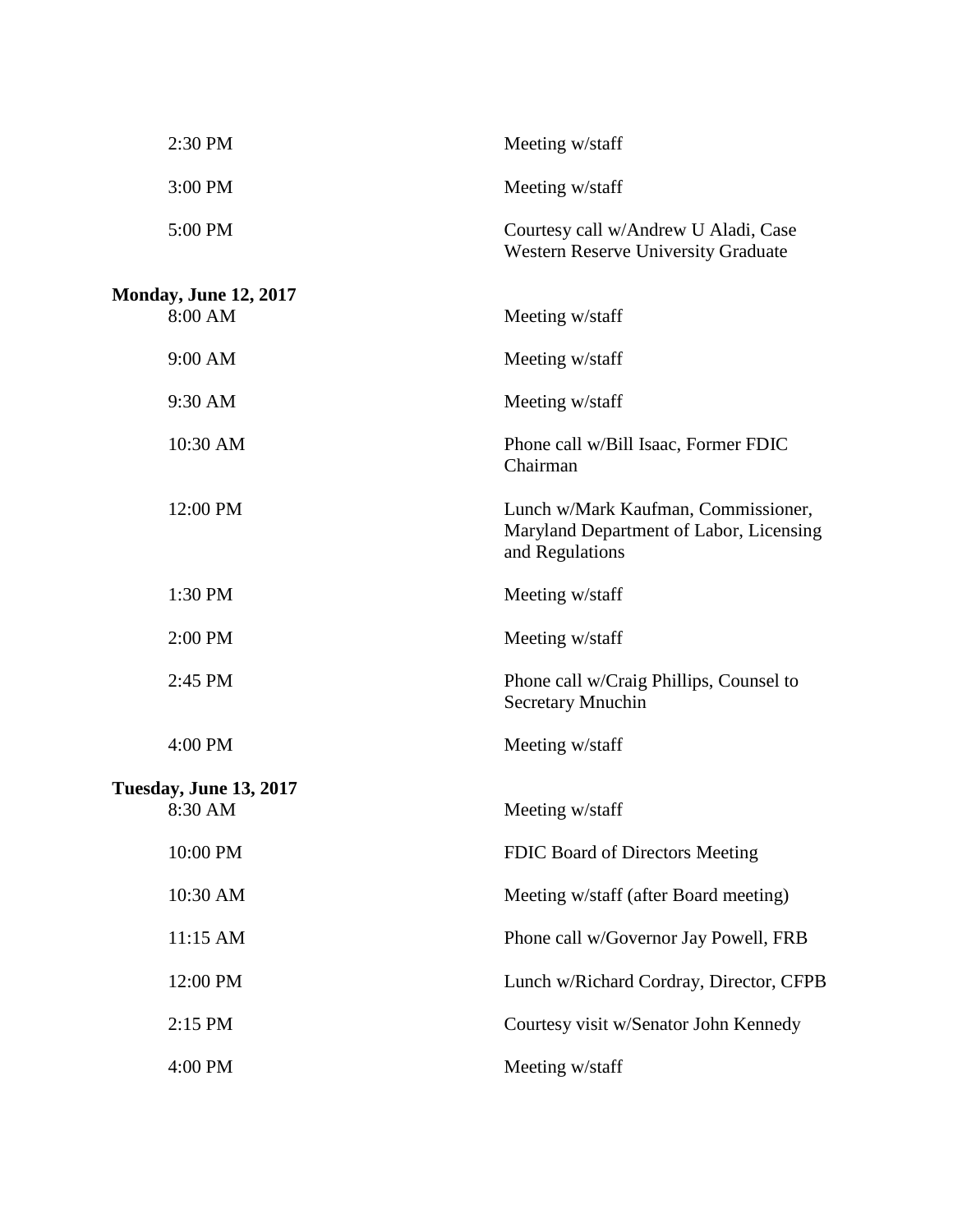| Wednesday, June 14, 2017     |                                                                                                   |
|------------------------------|---------------------------------------------------------------------------------------------------|
| 8:30 AM                      | Phone call w/Richard Berner, Director,<br><b>Office of Financial Research</b>                     |
| 11:00 AM                     | Meeting w/staff                                                                                   |
| 12:00 PM                     | Lunch w/Acting Comptroller Keith Noreika,<br><b>OCC</b>                                           |
| 2:00 PM                      | Meeting w/staff                                                                                   |
| 4:00 PM                      | Meeting w/staff                                                                                   |
| 6:00 PM                      | <b>Attend Consumer Federation Dinner</b>                                                          |
| Thursday, June 15, 2017      |                                                                                                   |
| 9:00 AM                      | Host California Bankers visit                                                                     |
| 12:00 PM                     | Lunch w/Jimmy Ryan                                                                                |
| 2:00 PM                      | Meeting w/staff                                                                                   |
| 3:00 PM                      | Meeting w/National Association of Home<br>Builders Chairman and FDIC Board of<br><b>Directors</b> |
| 4:00 PM                      | Meeting w/staff                                                                                   |
| <b>Friday, June 16, 2017</b> |                                                                                                   |
| 8:30 AM                      | Phone call w/Governor Jay Powell, FRB                                                             |
| 9:00 AM                      | Meeting w/staff                                                                                   |
| 10:00 AM                     | Meeting w/staff                                                                                   |
| 12:00 PM                     | Lunch w/Eric Spitler                                                                              |
| 1:30 PM                      | Meeting w/FDIC Vice Chairman Hoenig                                                               |
| 2:30 PM                      | Meeting w/staff                                                                                   |
| 3:00 PM                      | Meeting w/staff                                                                                   |
| 4:00 PM                      | Phone call w/Acting Comptroller Keith<br>Noreika, OCC and Governor Jay Powell,<br><b>FRB</b>      |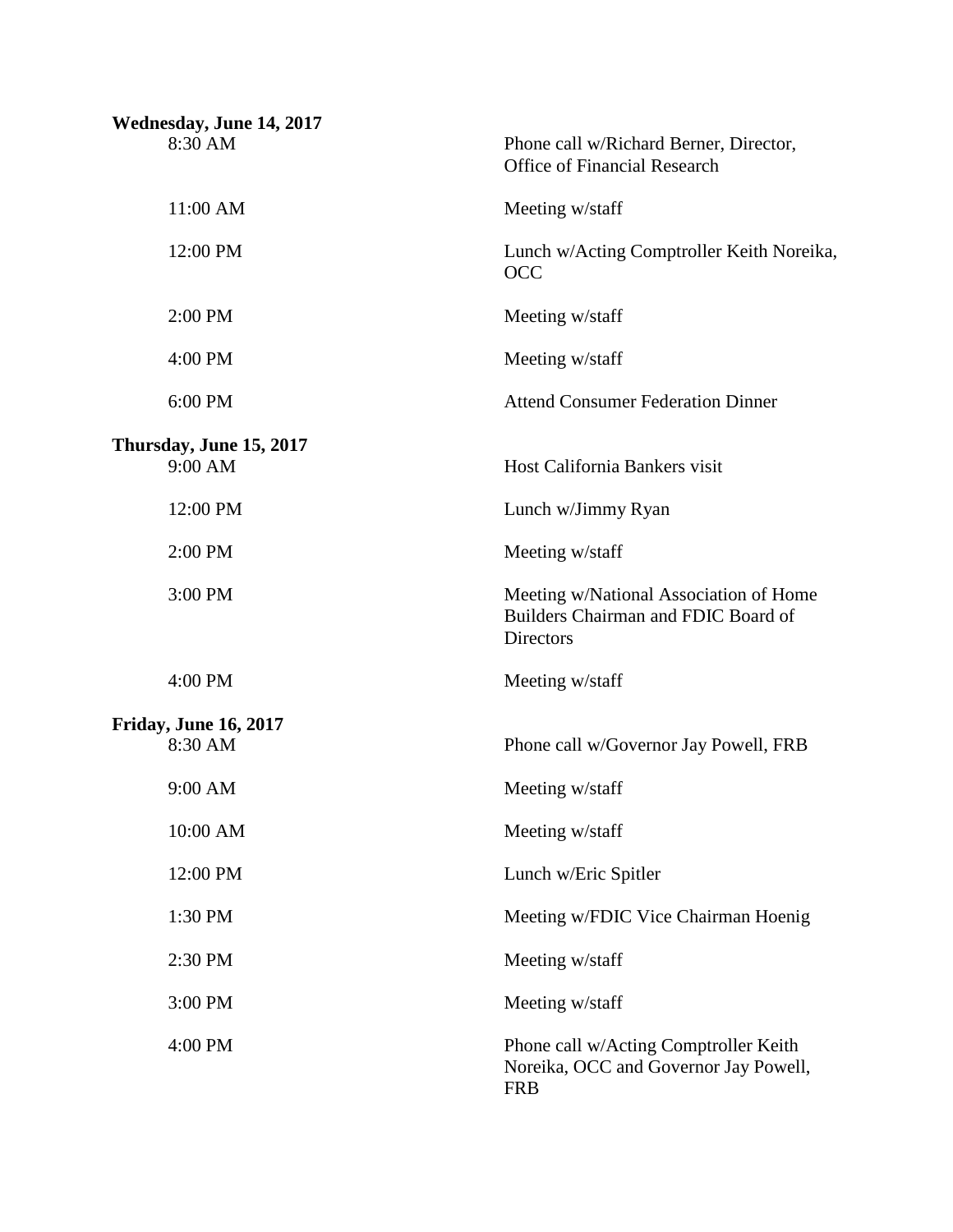| <b>Monday, June 19, 2017</b>  |                                                        |  |
|-------------------------------|--------------------------------------------------------|--|
| 9:00 AM                       | Meeting w/staff                                        |  |
| 10:00 AM                      | Meeting w/staff                                        |  |
| 12:00 PM                      | Lunch w/Steve Harris                                   |  |
| <b>Tuesday, June 20, 2017</b> |                                                        |  |
| 1:00 PM                       | Meeting w/staff                                        |  |
| 5:00 PM                       | Meeting w/staff                                        |  |
| Wednesday, June 21, 2017      |                                                        |  |
| 9:00 AM                       | Meeting w/staff                                        |  |
| 10:00 AM                      | Meeting w/staff                                        |  |
| Thursday, June 22, 2017       |                                                        |  |
| 8:30 AM                       | Meeting w/staff                                        |  |
| 10:15 AM                      | <b>Attend Senate Banking Committee Hearing</b>         |  |
| 2:30 PM                       | Meeting w/staff                                        |  |
| 3:00 PM                       | Meeting w/staff                                        |  |
| 3:30 PM                       | Meeting w/staff                                        |  |
| 4:00 PM                       | Meeting w/staff                                        |  |
| 4:30 PM                       | Meeting w/staff                                        |  |
| 5:00 PM                       | Meeting w/staff                                        |  |
| Friday, June 23, 2017         |                                                        |  |
| 8:00 AM                       | Breakfast w/Jim Clinger                                |  |
| 10:00 AM                      | Meeting w/staff                                        |  |
| 11:00 AM                      | Meeting w/staff                                        |  |
| 12:00 PM                      | Meeting w/staff                                        |  |
| 12:30 PM                      | Lunch w/Greg Gonzales, FFIEC State<br>Liaison Chairman |  |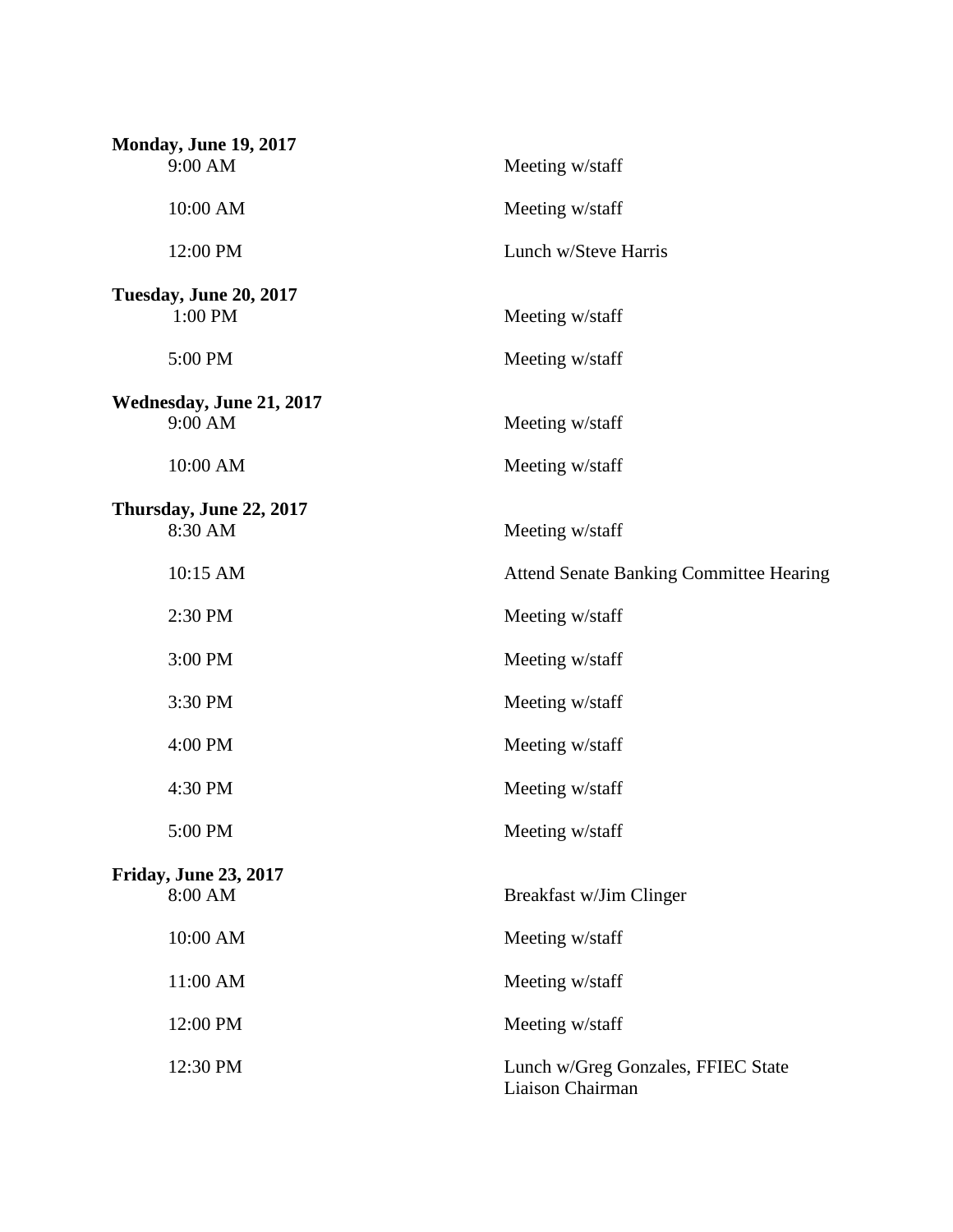| $2:30$ PM | Legal All-Hands Meeting |
|-----------|-------------------------|
| $3:45$ PM | Meeting w/staff         |
| $4:15$ PM | Meeting w/staff         |
| 5:30 PM   | Meeting w/staff         |
|           |                         |

## **Monday, June 26, 2017**<br>Travel: Bru Brussels, Belgium

| <b>Tuesday, June 27, 2017</b><br>2:30 PM | Chairman returning from Brussel's Travel                 |
|------------------------------------------|----------------------------------------------------------|
| 4:00 PM                                  | Meeting w/staff                                          |
| 4:30 PM                                  | Meeting w/staff                                          |
| 5:00 PM                                  | Meeting w/staff                                          |
| Wednesday, June 28, 2017<br>9:00 AM      | Tape Chairman's Video                                    |
| 9:30 AM                                  | Meeting w/staff                                          |
| 10:00 AM                                 | Meeting w/FDIC Vice Chairman Hoenig                      |
| 11:30 AM                                 | Courtesy visit w/Senator Dean Heller                     |
| 12:30 PM                                 | Meeting w/staff                                          |
| 1:00 PM                                  | Meeting w/staff                                          |
| 2:00 PM                                  | Meeting w/staff                                          |
| 3:00 PM                                  | Meeting w/staff                                          |
| 4:30 PM                                  | Meeting w/Paige Willingham,<br><b>Washington College</b> |
| 5:00 PM                                  | Meeting w/staff                                          |

# **Thursday, June 29, 2017**<br>Travel: Chic

Chicago Regional Office Visit